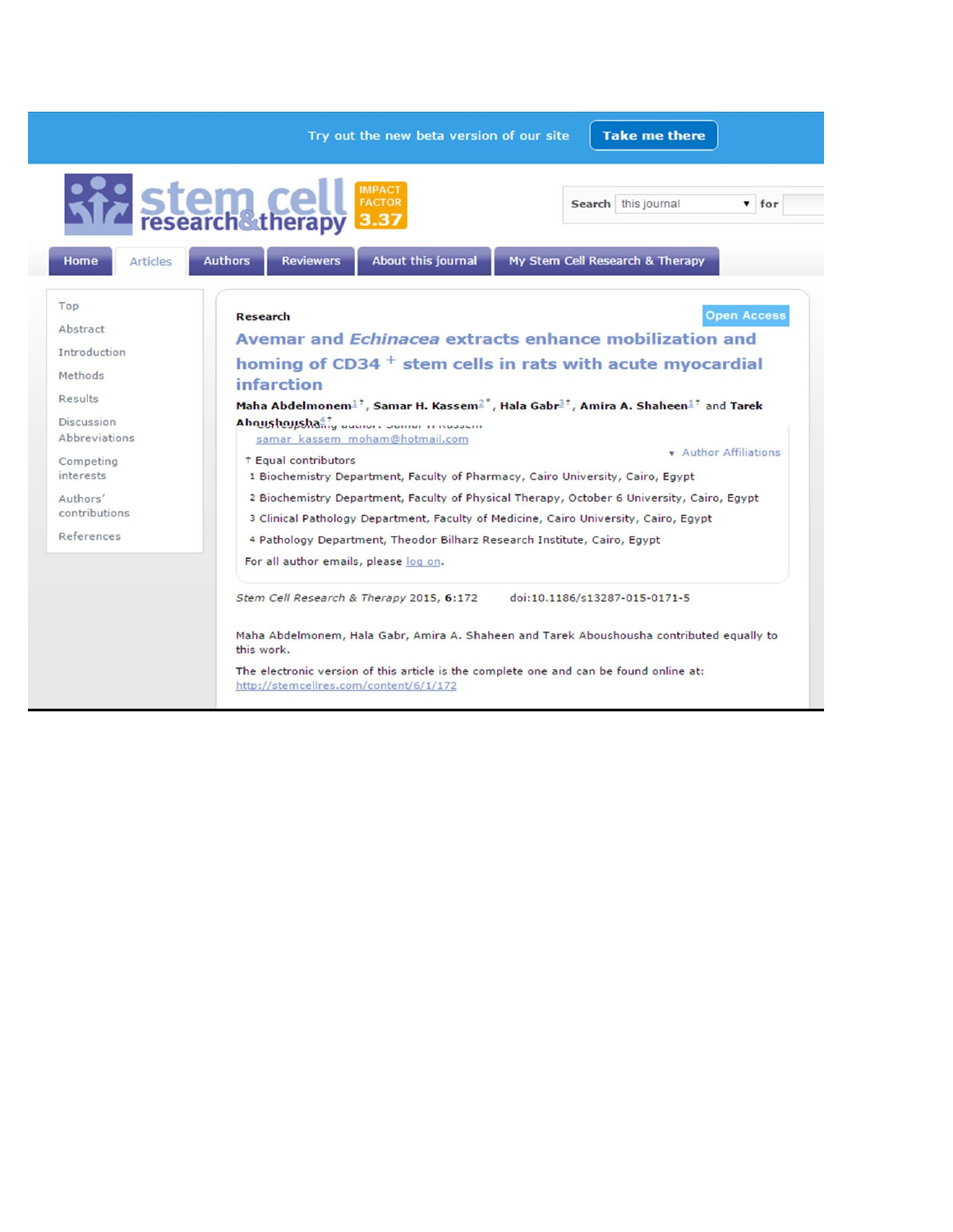#### **Research**

# **Avemar and** *Echinacea* **extracts enhance mobilization and homing of CD34 <sup>+</sup> stem cells in rats with acute myocardial infarction**

#### $\bm{\mathrm{Maha\text{-}Abdelmonen\_}^{\dagger}}, \bm{\mathrm{Samar\text{-}H. Kassen\_}^{\dagger}}, \bm{\mathrm{Hala\text{-}Gabr\_}^{\dagger}}, \bm{\mathrm{Amira\text{-}A. Shaheen\_}^{\dagger}} \text{ and~Tarek\text{-}Aboushousha\_}^{\dagger}$

\*Corresponding author: Samar H Kasse[msamar\\_kassem\\_moham@hotmail.com](mailto:samar_kassem_moham@hotmail.com)

† Equal contributors

#### Author [Affiliations](http://www.stemcellres.com/content/6/1/172)

<sup>1</sup>Biochemistry Department, Faculty of Pharmacy, Cairo University, Cairo, Egypt

<sup>2</sup>Biochemistry Department, Faculty of Physical Therapy, October 6 University, Cairo, Egypt

<sup>3</sup>Clinical Pathology Department, Faculty of Medicine, Cairo University, Cairo, Egypt

4 Pathology Department, Theodor Bilharz Research Institute, Cairo, Egypt

For all author emails, please  $log$  on.

*Stem Cell Research & Therapy* 2015, **6**:172 doi:10.1186/s13287-015-0171-5

Maha Abdelmonem, Hala Gabr, Amira A. Shaheen and Tarek Aboushousha contributed equally to this work.

The electronic version of this article is the complete one and can be found online

at[:http://stemcellres.com/content/6/1/172](http://stemcellres.com/content/6/1/172)

| Received:           | 24 December 2014  |
|---------------------|-------------------|
| Revisions received: | 6 May 2015        |
| Accepted:           | 27 August 2015    |
| Published:          | 14 September 2015 |

© 2015 Abdelmonem et al.

Open AccessThis article is distributed under the terms of the Creative Commons Attribution 4.0 International License [\(http://creativecommons.org/licenses/by/4.0/\)](http://creativecommons.org/licenses/by/4.0/), which permits unrestricted use, distribution, and reproduction in any medium, provided you give appropriate credit to the original author(s) and the source, provide a link to the Creative Commons license, and indicate if changes were made. The Creative Commons Public Domain Dedication waiver (http://creativecommons.org/publicdomain/zero/1.0/) applies to the data made available in this article, unless otherwise stated.

#### **Abstract**

#### **Introduction**

Activation of endogenous stem cell mobilization can contribute to myocardial regeneration after ischemic injury. This study aimed to evaluate the possible role of Avemar or *Echinacea* extracts in inducing mobilization and homing of CD34<sup>+</sup> stem cells in relation to the inflammatory and hematopoietic cytokines in rats suffering from acute myocardial infarction (AMI). **Methods**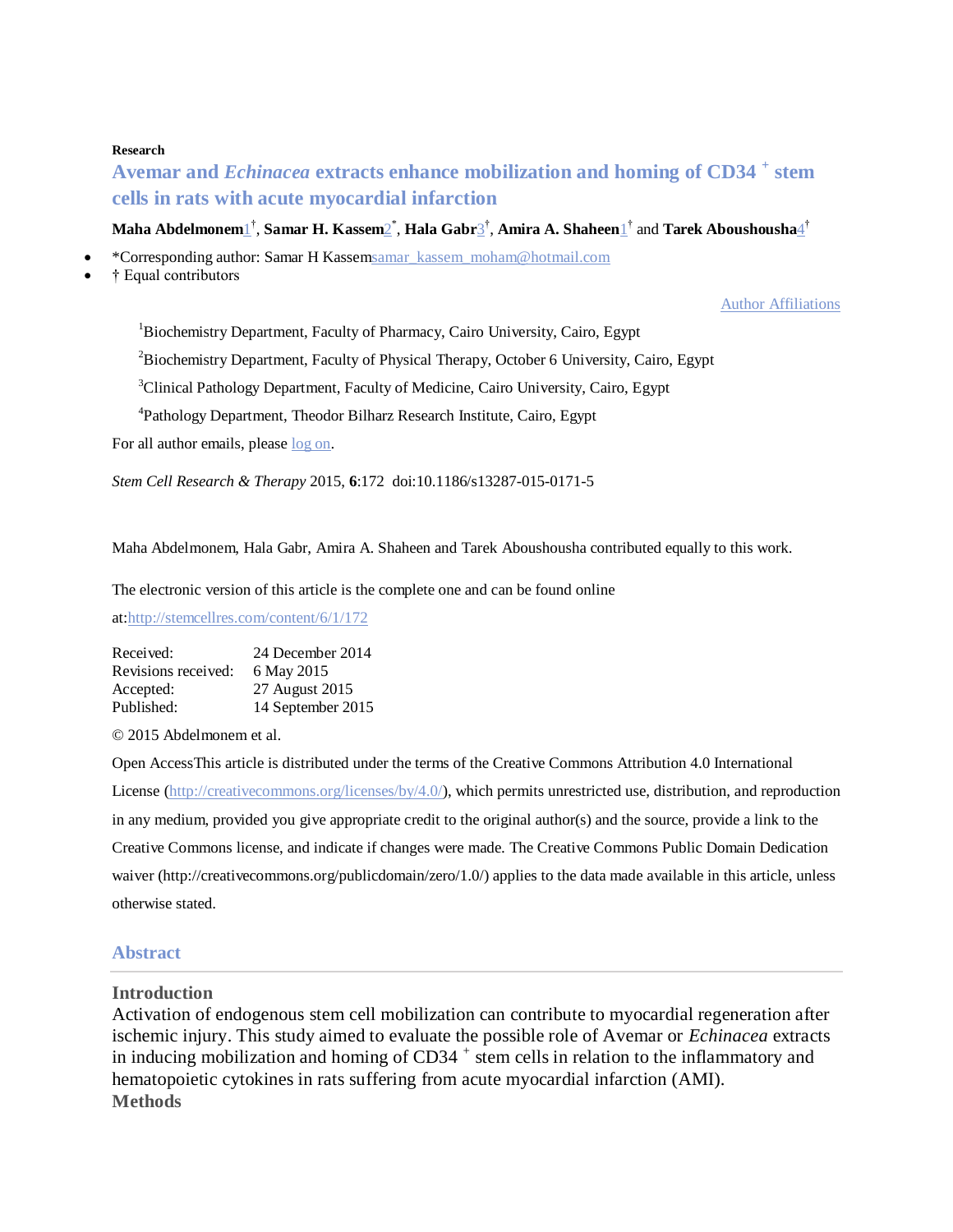AMI was developed by two consecutive subcutaneous injections of isoprenaline  $(85 \text{ mg/kg})$ . AMI rats were either post-treated or pre- and post-treated daily with oral doses of Avemar (121 mg/kg) or *Echinacea* (130 mg/kg). In whole blood, the number of CD34<sup>+</sup> cells was measured by flow cytometry and their homing to the myocardium was immunohistochemically assessed. Serum creatine kinase, vascular endothelial growth factor, interleukin-8 and granulocyte macrophage colony stimulating factor were determined on days 1, 7 and 14 after AMI. Sections of the myocardium were histopathologically assessed.

# **Results**

Rats pre- and post-treated with Avemar or *Echinacea* exhibited substantial increases in the number of circulating CD34<sup>+</sup> cells, peaking on the first day after AMI to approximately 13-fold and 15-fold, respectively, with a decline in their level on day 7 followed by a significant increase on day 14 compared to their corresponding AMI levels. Only post-treatment with *Echinacea* caused a time-dependent increase in circulating CD34<sup>+</sup> cells on days 7 and 14. Such increases in circulating  $CD34^+$  cells were accompanied by increased homing to myocardial tissue 14 days after AMI. Interestingly, pre- and post-treatment with Avemar or *Echinacea* substantially increased serum creatine kinase on day 1, normalized its activity on day 7 and, on continued treatment, only*Echinacea* markedly increased its activity on day 14 compared to the corresponding AMI values. Moreover, both treatments modified differently the elevated serum vascular endothelial growth factor and the lowered granulocyte macrophage colony stimulating factor levels of the AMI group but did not affect the level of interleukin-8. These results were supported histopathologically by reduced inflammatory reactions and enhanced neovascularization.

#### **Conclusion**

Avemar and *Echinacea* extracts can effectively induce mobilization and homing of CD34<sup>+</sup> stem cells to the myocardial tissue and thus may help in stem cell-based regeneration of the infarcted myocardium.

## **Introduction**

Myocardial infarction (MI) is one of the major causes of cardiovascular morbidity and mortality. MI results in loss of cardiomyocytes, scar formation, ventricular remodeling and eventually heart failure. Although current pharmacological and surgical interventions have led to improved survival of patients, they fail to regenerate dead myocardium and/or prevent deterioration of cardiac function [\[1\]](http://www.stemcellres.com/content/6/1/172#B1). In last decade, stem cell (SC) therapy has emerged as a potential new strategy for incurable and life-threating MI. The ultimate goals of SC therapy are myocardial regeneration and neovascularization leading to clinical improvement without severe adverse effects. Mechanisms involved in the endogenous SC-associated myocardial regeneration include the mobilization of SCs from the bone marrow (BM) and other putative "niches" (such as skeletal and cardiac muscles), cytokine-guided homing with subsequent engraftment into the ischemic area, and finally the transdifferentiation into functional cardiomyocytes. These tissuecommitted SCs circulate in peripheral blood at low number and can be mobilized by ischemiarelated inflammatory and hematopoietic cytokines, such as granulocyte colony-stimulating factor (G-CSF), granulocyte macrophage colony-stimulating factor (GM-CSF), interleukin (IL)-8, vascular endothelial growth factor (VEGF), and stromal cell-derived factor-1 (SDF-1) [\[2\]](http://www.stemcellres.com/content/6/1/172#B2)–[\[5\]](http://www.stemcellres.com/content/6/1/172#B5). The levels of these cytokines were found to be significantly higher in patients with acute myocardial infarction (AMI) and were correlated positively with the number of circulating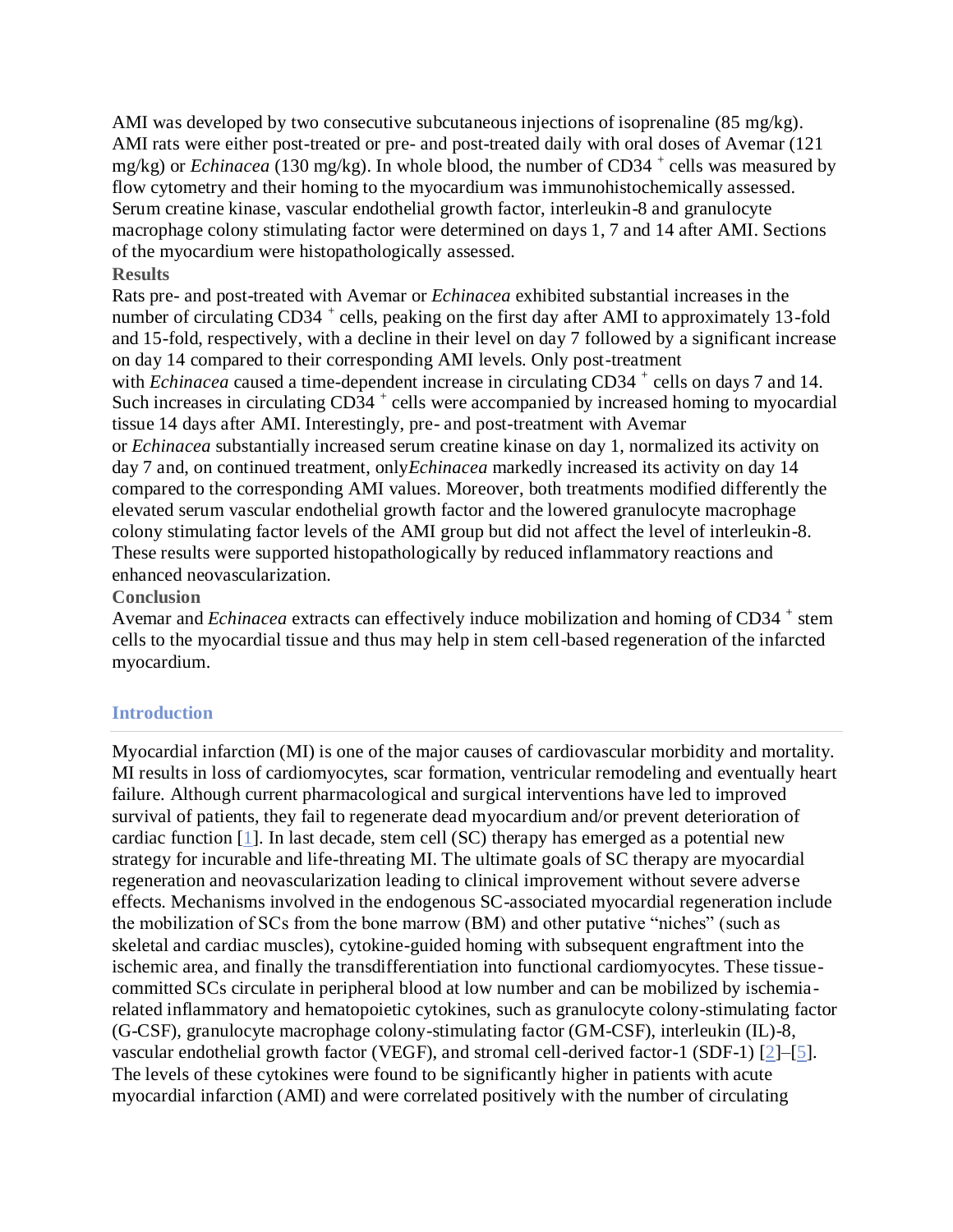CD34 <sup>+</sup> SCs [\[4\]](http://www.stemcellres.com/content/6/1/172#B4). However, such endogenous responses unfortunately do not offer a sufficient regenerative solution of damaged myocardium. Therefore, the need for SC therapy is a must. Basically, the efficacy of SC therapy in regenerative medicine depends on sufficient recruitment of available cells (either exogenously administered populations or endogenously mobilized residents) to the target tissue.

Although SC transplantation is the most common means to replenish impoverished SC pools, their applications are restricted by the limited availability of SC sources, the excessive cost and the anticipated difficulties of clinical translation and regulatory approval. Thus, regenerative therapy should not be limited to this approach but should instead seek for a strategy that retrieves the initial healing capacity of a tissue [\[2\]](http://www.stemcellres.com/content/6/1/172#B2). In this regard, pharmacological activation of endogenous SCs already present in a patient's body from either the blood or a tissue-specific niche and their homing into the injury sites is a promising approach for therapeutic success. This technique has the potential to provide new therapeutic options for in situ tissue regeneration. Such options would be less costly and complex than approaches requiring ex vivo cell manipulation [\[2\]](http://www.stemcellres.com/content/6/1/172#B2), [\[3\]](http://www.stemcellres.com/content/6/1/172#B3). In this context, using medicinal plant products for activation of endogenous SCs represents an emerging field of regenerative medicine in health and disease. In the current study, two natural products, namely Avemar and *Echinacea*, were selected to investigate their possible role in supporting SC biology. Avemar is a product of industrial fermentation of wheat germ with a standardized content of benzoquinone and plant flavonoids that has been reported as safe and effective anticancer and immunomodulatory adjuvant therapy for human cancer [\[6\]](http://www.stemcellres.com/content/6/1/172#B6). Avemar also has a potential role to attenuate the cardiovascular symptoms induced by hypertension or diabetes. The proposed mechanisms were attributed to its actions in inhibition of cyclooxygenase isoforms and upregulation of endogenous antioxidants [\[7\]](http://www.stemcellres.com/content/6/1/172#B7). On the other side, *Echinacea purpurea* is one of the *Echinacea* species which has been widely used for its anti-inflammatory and antioxidant activity in addition to a profound immunostimulatory action on a number of human immune cells, such as macrophages and peripheral blood mononuclear cells [\[8\]](http://www.stemcellres.com/content/6/1/172#B8). Clinical trials confirmed the efficiency of *Echinacea purpurea* extracts in inflammatory diseases, including those of an infectious nature [\[9\]](http://www.stemcellres.com/content/6/1/172#B9). *Echinacea* has been shown to improve the regeneration process of damaged tissues where it can intensify the immunological angiogenesis which could be of high benefit in wound healing and in future cardiology as a preventive for MI [\[10\]](http://www.stemcellres.com/content/6/1/172#B10). Thus, we hypothesized that treatment with Avemar and *Echinacea* may help in regeneration of damaged myocardium via stimulating SCs. In this regard, the effect of these natural products on activation of endogenous SCs cannot be separated from their already known antioxidant, anti-inflammatory and immunomodulatory activities, as all of these activities are speculated to synergistically drive tissue repair and regeneration.

Thus, this study was directed for the first time to investigate the possible effect of Avemar or*Echinacea* on enhancing CD34 <sup>+</sup> SC mobilization, and homing in relation to inflammatory and hematopoietic cytokines such as VEGF, IL-8 and GM-CSF in a rat model of AMI.

#### **Methods**

#### **Animals**

Male Wistar rats, weighing  $170 \pm 20$  g, were obtained from animal facility of the Faculty of Pharmacy, Cairo University. The animals were housed in plastic cages under controlled temperature (25  $\pm$  2 °C) and a constant 12-h light/12-h dark cycle throughout the experiment. A standard rat chow diet and water were allowed ad libitum. The investigation complies with the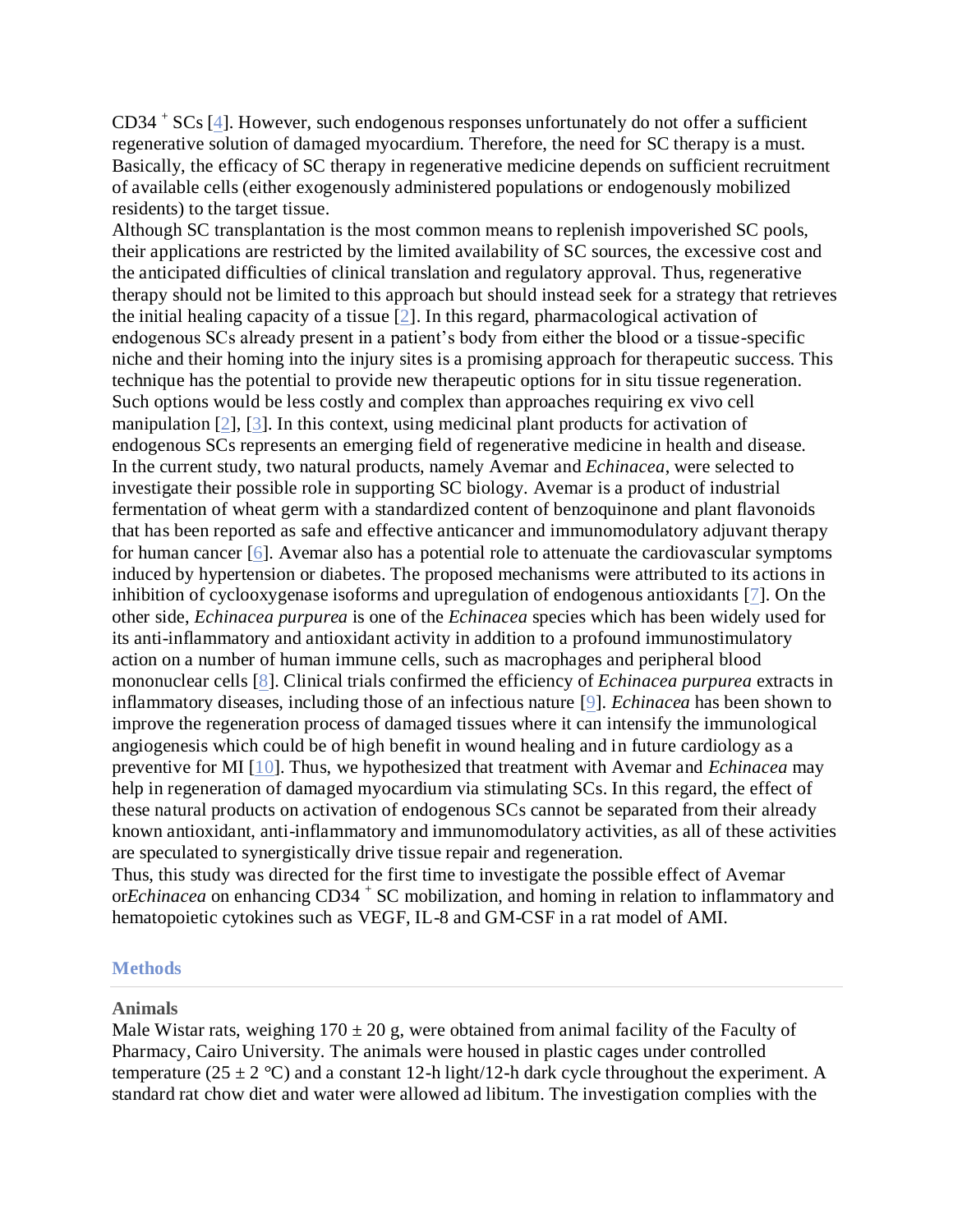Guide for Care and Use of laboratory Animals published by the US National Institutes of Health (NIH publication No. 85–23, revised 1996) and was approved by the Ethics Committee for Animal Experimentation at the Faculty of Pharmacy, Cairo University.

#### **Materials**

Isoprenaline was purchased from Sigma-Aldrich Chemical Co. (USA) and freshly prepared before injection in normal saline at a concentration of 100 mg/ml. Avemar (standardized fermented wheat germ extract) was purchased from American Biosciences Inc. (USA) and was freshly prepared in cold distilled water at a concentration of 500 mg/100 ml. *Echinacea purpurea* extract was kindly provided by Mepaco-Medifood Co. (Egypt) and was freshly prepared in distilled water at a concentration of 500 mg/100 ml.

## **Experimental design**

Rats were randomly divided into six groups. Group I ( $n = 6$ ) received subcutaneous injections of saline and served as normal control. Group II ( $n = 18$ ) received subcutaneous injection of isoprenaline (85 mg/kg) for 2 consecutive days at 24-h time intervals for the development of infarct-like myocardial lesions [\[11\]](http://www.stemcellres.com/content/6/1/172#B11). Group III ( $n = 12$ ) and V ( $n = 12$ ) received isoprenaline as in group II followed by post-treatment daily with oral doses of Avemar  $(121 \text{ mg/kg})$  [\[12\]](http://www.stemcellres.com/content/6/1/172#B12) or*Echinacea* (130 mg/kg) [\[13\]](http://www.stemcellres.com/content/6/1/172#B13), respectively, for 14 days. Group IV ( $n = 18$ ) and VI ( $n = 18$ ) were pretreated daily with an oral dose of Avemar (121 mg/kg) or *Echinacea* (130 mg/kg), respectively, for 14 days prior to the induction of AMI and treatment continued for another 14 days after the development of AMI.

At the end of treatment, animals were anesthetized with intraperitoneal injection of thiopental (50 mg/kg). Blood was collected from the retro-orbital sinus at the following intervals: in the normal group, 1 day after the last injection; in groups II (AMI group), IV and VI (pre- and posttreated groups), on days 1, 7 and 14 after induction of myocardial infarction (six animals per time); in groups III and V (post-treated groups), on days 7 and 14 after induction of myocardial infarction (six animals per time).

The collected blood was divided into two halves. One half was used for the separation of serum where aliquots of the separated serum were stored at −20 °C for subsequent determination of creatine kinase (CK), IL-8, GM-CSF and VEGF. The other half was collected in EDTA-coated tubes for determination of CD34<sup>+</sup> cell counts by flow cytometry. After blood collection, the animals were euthanized and the hearts were rapidly excised, washed with cold saline and kept in formalin for immunohistochemical and histopathological investigations.

**Flow cytomytric analysis of CD34 <sup>+</sup> cells**

Flow cytometric analysis of CD34<sup>+</sup> cells was performed at different time intervals immediately after blood collection. Monoclonal CD34 antibody (10 μl) conjugated to fluorescein isothiocyanate (Miltenyi Biotec Inc., USA) was added to 100 μl EDTA blood. The suspension was incubated for 30 minutes in the dark in the refrigerator (2–8 °C). VersaLyse lysing solution (1 ml; Immunotech SAS, France) was added and vortex was carried out immediately for 1 second. The suspension was incubated for 10 minutes at room temperature protected from light. Data were acquired using a Beckman Coulter (Epics XL, Switzerland) flow cytometer. The results are expressed as a percentage of positive events (CD34<sup>+</sup> cells) in relation to all events acquired by gating (10,000 events).

**Determination of serum CK activity**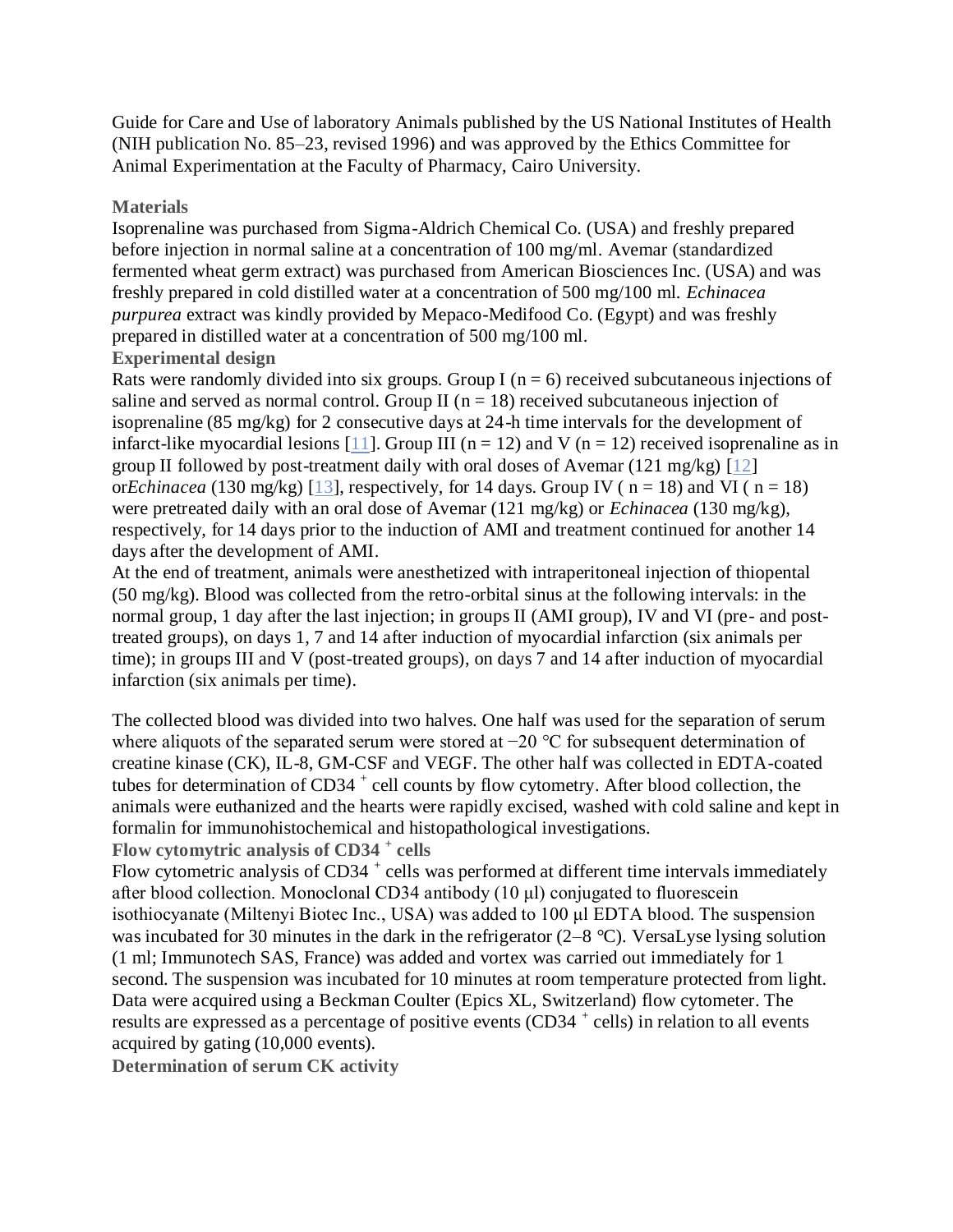Serum CK activity was determined according to the manufacturer's instructions given with the CK kit (Stanbio Laboratory, USA). This method optimizes the reaction by reactivation of CK activity with N-acetyl-L-cysteine. The data was expressed as IU/l.

# **Determination of serum VEGF, IL-8 and GM-CSF**

Serum levels of VEGF, IL-8 and GM-CSF were determined by a quantitative sandwich enzymelinked immunosorbent assay (ELISA) technique according to the manufacturer's instructions. Kits for VEGF and GM-CSF were obtained from R&D Systems (USA) while that for IL-8 was obtained from Glory Science Co. (USA). The concentration of samples was determined from the standard curves and the results were expressed as pg/ml.

# **Histological examination**

The rat hearts of different groups were isolated 1 day and 14 days after AMI, washed with icecold saline and fixed in 10 % formol saline for 24 hours. Specimens were processed for paraffin embedding and 4 μm sections were prepared. The sections were stained with a hematoxylin and eosin (H&E) stain and were examined by the light electric microscope. Histological changes were evaluated by a pathologist unaware of the type of treatment. The severity and extent of MI were observed for each case. The findings were classified into: nil, mild (focal myocyte damage or small multifocal degeneration with slight degree of inflammation), moderate (extensive myofibrillar degeneration and diffused inflammatory reaction), or severe (necrosis with diffused inflammatory reaction) [\[14\]](http://www.stemcellres.com/content/6/1/172#B14).

# **Measurement of capillary density**

The effect of Avemar and *Echinacea* on neovascularization was evaluated by counting the number of capillary vessels within myocardial sections with H&E staining under light microscopy. A capillary vessel was defined as a vessel with a diameter less than 200 μm. The number of capillaries was counted under microscopy (magnification  $\times$ 100) for five random fields in myocardial sections and presented as mean of blood vessels per unit area  $(0.2 \text{ mm}^2)$ . The capillary count of these sections was compared with the AMI group [\[15\]](http://www.stemcellres.com/content/6/1/172#B15).

**Immunohistochemical investigation of CD34 <sup>+</sup> cells**

Immunohistochemical analysis for CD34<sup>+</sup> cells was performed 14 days after AMI development on formalin-fixed, paraffin-embedded cardiac tissue sections using the NovoLink Polymer Detection System (Leica Microsystems, UK) [\[16\]](http://www.stemcellres.com/content/6/1/172#B16). Endogenous peroxidase activity was neutralized using the Peroxidase Block. This was followed by application of the Protein Block to reduce nonspecific binding of the primary antibody and the polymer. The sections were subsequently incubated with diluted rat CD34 antibody (US Biological Co., USA). Post Primary Block was used to enhance the penetration of the subsequent polymer (IgG-Poly-HRP). Peroxidase activity was developed with 3,3-diaminobenzidine working solution which produces brown precipitate at the antigen site. Slides were counterstained with hematoxylin. Examination was performed using Image Analyzer (Olympus, USA) where CD34<sup>+</sup> cells in the myocardial tissue were counted in ten fields per slide and the average number of CD34<sup>+</sup> cells was calculated.

**Immunohistochemical investigation of α-SMA**

Immunohistochemical analysis for alpha-smooth muscle actin  $(\alpha$ -SMA)-positive cells was performed 14 days after AMI development on formalin-fixed, paraffin-embedded cardiac tissue sections using a DAKO immunostainer (DAKO, USA) according to the manufacturer's protocol. Sections (4 μm) were deparaffinized and rehydrated through graded alcohols. Endogenous peroxidase activity was blocked with 0.3 % hydrogen peroxide for 10 minutes, and antigens were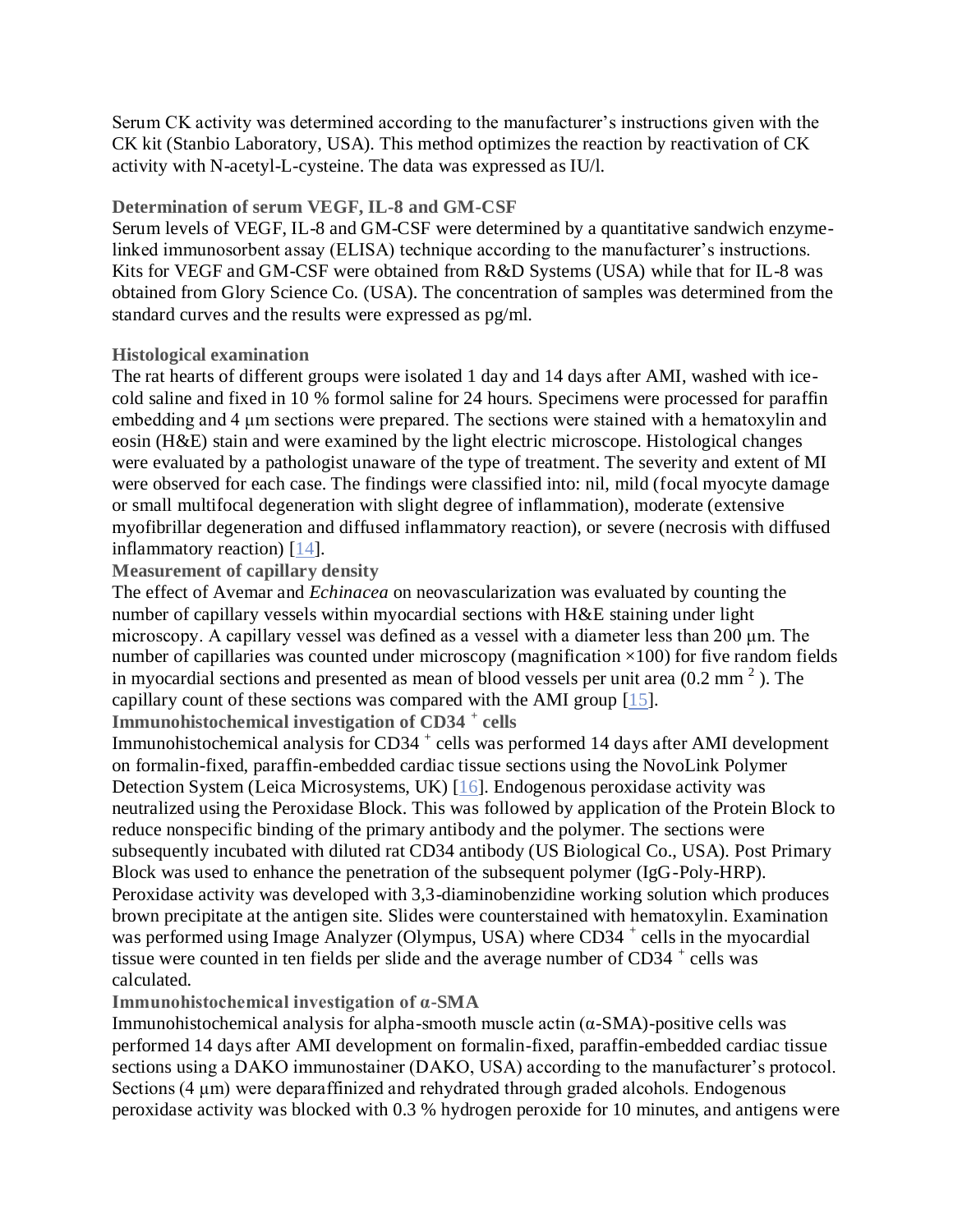retrieved for 20 minutes in 10 mmol/l citrate buffer, pH 6.0, at 98 °C. Nonspecific binding was blocked with 10 % normal goat serum for 20 minutes. The tissue slides were incubated with the antibody (1:500 dilution; DAKO) for 65 minutes at 25 °C. Then the slides were incubated with a ChemMate DAKO Envision system (K5007) for 30 minutes at 25 °C and subsequently reacted with 3,3'-diaminobenzidine as a chromogen substrate. The nucleus was counterstained using Mayer hematoxylin. A score from 0 to 3+ was applied; where  $0 =$  absence of  $\alpha$ -SMA positive cells in 5 fields,  $1 = 1-5$  cells/5 fields,  $2 = 6-10$  cells/5 fields and  $3 =$  more than 10 cells/5 fields (magnification  $\times$ 100).

#### **Statistical analysis**

Data are expressed as mean  $\pm$  standard error. The significance of differences between groups was determined using one-way analysis of variance followed by a post-hoc procedure (Tukey's Test). Correlation between variables was determined using Pearsons correlations. Statistical analysis was performed using SPSS version 17 software (SPSS®, USA). For all statistical tests, a value of  $P < 0.05$  was considered statistically significant.

#### **Results**

# **Flow cytometric analysis of CD34 <sup>+</sup> cells**

Data given in Table  $1$  and Fig. 1 show the time course of circulating CD34<sup>+</sup> cells. In the AMI group, these cells increased on day 7 and peaked on day 14 from the MI development to fivefold the normal value (*P* < 0.001). Pre- and post-treatment with Avemar or *Echinacea* resulted in a substantial increase in the circulating  $CD34$  + cells in peripheral blood peaking on day 1 after AMI to about 13- and-15 fold  $(P < 0.001)$ , respectively, then with a decline on day 7 followed by significant increase on day 14 compared to their corresponding AMI values. However, posttreatment with Avemar failed to affect the circulating level of these cells compared to the corresponding AMI group. On the other hand, post-treatment with *Echinacea* was more effective; it progressively increased the circulating level of CD34  $^+$  cells by 2.3-fold on day 7 followed by 3.2-fold  $(P < 0.001)$  on day 14 compared to the corresponding AMI group. [Table](http://www.stemcellres.com/content/6/1/172/table/T1) 1. Effect of Avemar or *Echinacea* treatment on circulating CD34<sup>+</sup> cells at different time

intervals from AMI development ( $n = 6$ /group)

[Fig.](http://www.stemcellres.com/content/6/1/172/figure/F1) 1. Flow cytometric plots of peripheral CD34<sup>+</sup> cell counts at different time intervals from AMI. **a** Normal; **b** AMI group; **c** AMI post-treated with Avemar; **d** AMI pre- and posttreated with Avemar; **e** AMI post-treated with *Echinacea*; **f** AMI pre- and post-treated with *Echinacea*. *d* Day after AMI

#### **Serum CK activity**

Induction of AMI resulted in a fivefold increase (*P* < 0.001) of serum CK activity 1 day after infarction development when compared to the normal group. This activity was then comparable to the normal group on days 7 and 14. Post-treatment of AMI rats with Avemar or *Echinacea* had no effect on serum CK activity when compared to their corresponding AMI values. On the other hand, animals pre- and post-treated with Avemar or *Echinacea* showed substantial increases in serum CK on day 1 after infarction development reaching 243 % and 247 % (*P* < 0.001),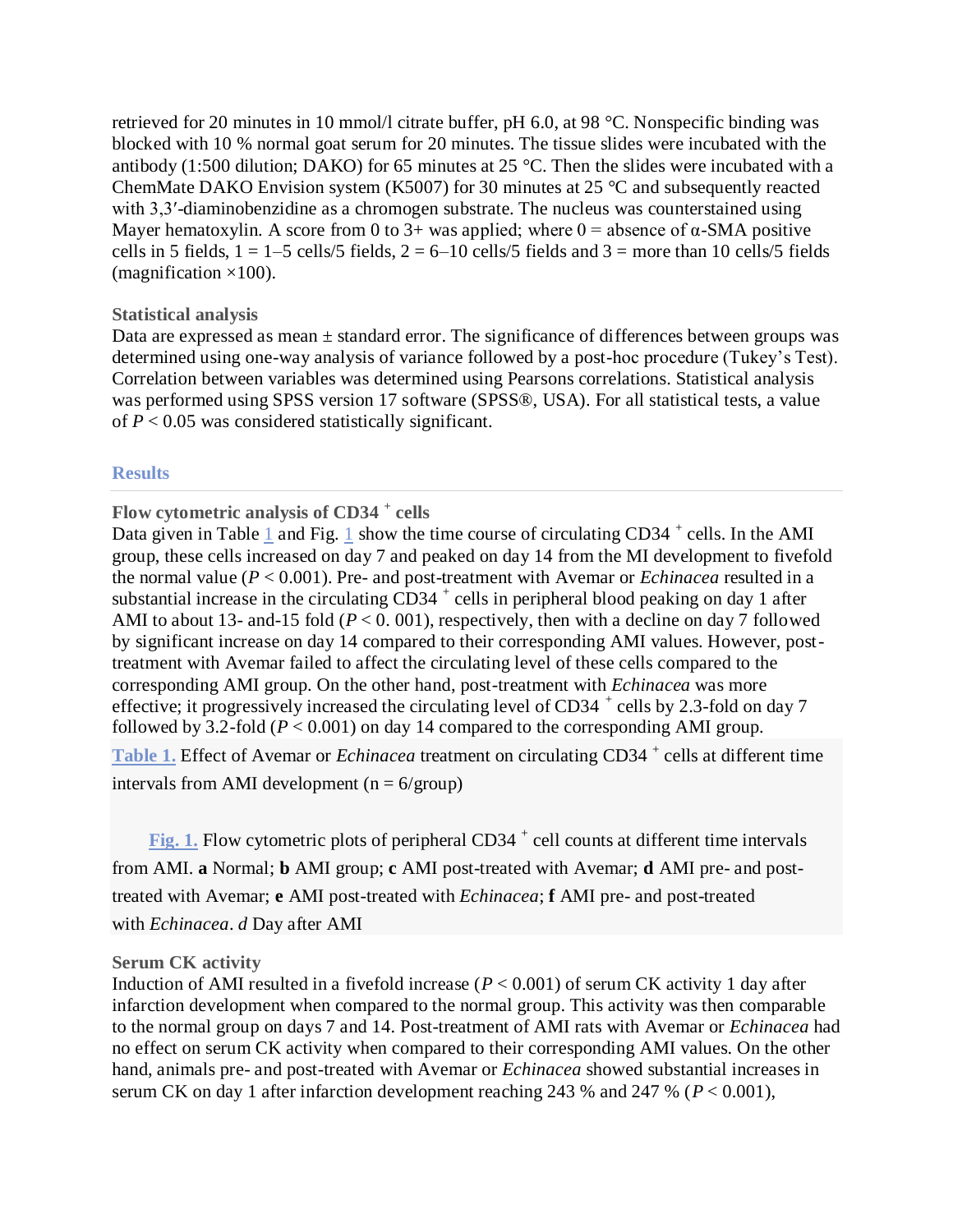respectively, of the infarction values. On continued treatment, the serum CK activities returned to normal levels after 7 days then increased again insignificantly with Avemar and significantly with *Echinacea* (364 % at *P*< 0.001) on day 14 after AMI development relative to their corresponding infarction values, as shown in Table [2](http://www.stemcellres.com/content/6/1/172/table/T2) and Fig. [2.](http://www.stemcellres.com/content/6/1/172/figure/F2)

**[Table](http://www.stemcellres.com/content/6/1/172/table/T2) 2.** Effect of Avemar or *Echinacea* treatment on serum creatine kinase activity (IU/l) at different time intervals from AMI development ( $n = 6/$ group)

**[Fig.](http://www.stemcellres.com/content/6/1/172/figure/F2) 2.** Effect of (**a**) Avemar treatment or (**b**) *Echinacea* treatment on serum CK activity in rats with acute myocardial infarction (AMI) at different time intervals from the infarction development. Values are expressed as a percentage of normal. <sup>a</sup> Significant difference from the normal group at  $P < 0.05$ . <sup>b</sup> Significant difference from the corresponding AMI group at  $P <$ 0.05. <sup>c</sup> Significant difference from the corresponding post-treated group at  $P < 0.05$ 

# **Serum VEGF**

Data in Table [3](http://www.stemcellres.com/content/6/1/172/table/T3) and Fig. [3](http://www.stemcellres.com/content/6/1/172/figure/F3) show that rats suffering from AMI had a progressive increase in VEGF level, reaching 13-fold (*P* < 0.001) the normal value on day 14 after infarction development. When AMI rats were post-treated with Avemar or *Echinacea*, serum VEGF decreased to one-third the corresponding AMI values ( $P < 0.001$ ) on day 14 after infarction development. In groups pre- and post-treated with Avemar or *Echinacea*, the VEGF level increased by 4.5-fold ( $P < 0.001$ ) and by 8.3-fold ( $P < 0.001$ ) the normal level, respectively, on day 1 after infarction development. Moreover, on day 14 these treatments decreased serum VEGF levels to 33 % and 39 % (*P* < 0.001), respectively, of their corresponding AMI values. **[Table](http://www.stemcellres.com/content/6/1/172/table/T3) 3.** Effect of Avemar or *Echinacea* treatment on serum vascular endothelial growth factor

level (pg/ml) at different time intervals from AMI development ( $n = 6$ /group)



**[Fig.](http://www.stemcellres.com/content/6/1/172/figure/F3) 3.** Effect of (**a**) Avemar treatment or (**b**) *Echinacea* treatment on the serum VEGF level in rats with acute myocardial infarction (AMI) at different time intervals from the infarction development. Values are expressed as a percentage of normal. <sup>a</sup> Significant difference from the normal group at  $P < 0.05$ . <sup>b</sup> Significant difference from the corresponding AMI control group at  $P < 0.05$ . <sup>c</sup> Significant difference from the corresponding post-treated group at  $P < 0.05$ 

## **Serum IL-8**

Induction of AMI with isoprenaline resulted in an insignificant increase of the serum IL-8 level on day 1 after AMI development in comparison with the normal group. Moreover, neither Avemar nor*Echinacea* treatment could alter the serum IL-8 level significantly compared to their corresponding AMI group (Table [4](http://www.stemcellres.com/content/6/1/172/table/T4) and Fig. [4\)](http://www.stemcellres.com/content/6/1/172/figure/F4).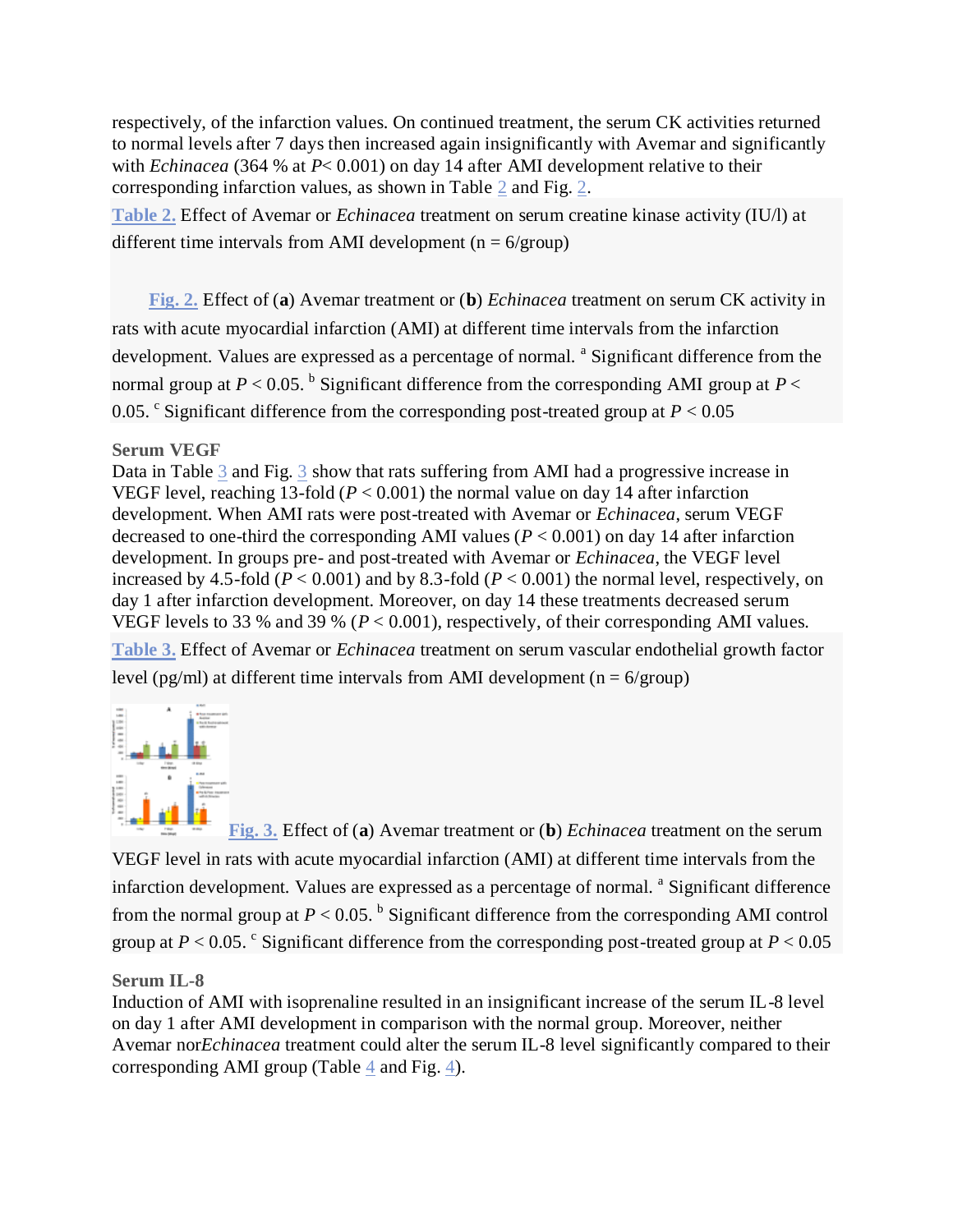**[Table](http://www.stemcellres.com/content/6/1/172/table/T4) 4.** Effect of Avemar or *Echinacea* treatment on serum interleukin-8 level (pg/ml) at different time intervals from AMI development ( $n = 6/$ group)



**[Fig.](http://www.stemcellres.com/content/6/1/172/figure/F4) 4.** Effect of (**a**) Avemar treatment or (**b**) *Echinacea* treatment on the serum IL-8 level in rats with acute myocardial infarction (AMI) at different time intervals from the infarction development. Values are expressed as a percentage of normal

# **Serum GM-CSF**

Induction of AMI in rats resulted in a progressive decrease in serum GM-CSF compared to the normal level throughout the time course of investigation. Post-treatment with Avemar did not affect the decrease in the level of GM-CSF caused by AMI. On the other hand, post-treatment with*Echinacea* resulted in more decreases in the serum GM-CSF levels on days 7 and 14 than their infarction values, reaching 30 % ( $P < 0.001$ ) of the normal value. Pre- and post-treatment with Avemar resulted in more pronounced decreases in serum GM-CSF to 46 %, 32 % and 36 %  $(P < 0.001)$ , on days 1, 7 and 14 after AMI development, respectively, compared to the normal group. However, pre- and post-treatment with *Echinacea* did not affect the serum GM-CSF level on days 1 and 7, but significantly increased its level to 159 % (*P* < 0.001) on day 14 compared to their corresponding AMI values (Table [5](http://www.stemcellres.com/content/6/1/172/table/T5) and Fig. [5\)](http://www.stemcellres.com/content/6/1/172/figure/F5).

**[Table](http://www.stemcellres.com/content/6/1/172/table/T5) 5.** Effect of Avemar or *Echinacea* treatment on the serum granulocyte macrophage colony-stimulating factor level (pg/ml) at different time intervals from AMI development ( $n =$ 6/group)



**[Fig.](http://www.stemcellres.com/content/6/1/172/figure/F5) 5.** Effect of (**a**) Avemar treatment or (**b**) *Echinacea* treatment on serum GM-CSF in rats with acure myocardial infarction (AMI) at different time intervals from the infarction development. Values are expressed as a percentage of normal. <sup>a</sup> Significant difference from the normal group at $P < 0.05$ . <sup>b</sup> Significant difference from the corresponding AMI control group at  $P < 0.05$ . C Significant difference from the corresponding post-treated group at  $P < 0.05$ 

**Correlation between circulating CD34 <sup>+</sup> cells and serum CK activity and cytokines** When the potential relationship between circulating CD34  $^+$  cells and serum CK activity was examined in the experimental groups (Fig. [6a](http://www.stemcellres.com/content/6/1/172/figure/F6) and [b\)](http://www.stemcellres.com/content/6/1/172/figure/F6), simple regression analysis revealed a positive correlation between  $CD34^+$  counts and serum CK activity in groups treated with Avemar or *Echinacea* ( $r = 0.732$  and 0.373, respectively;  $P < 0.05$ ). Moreover, a positive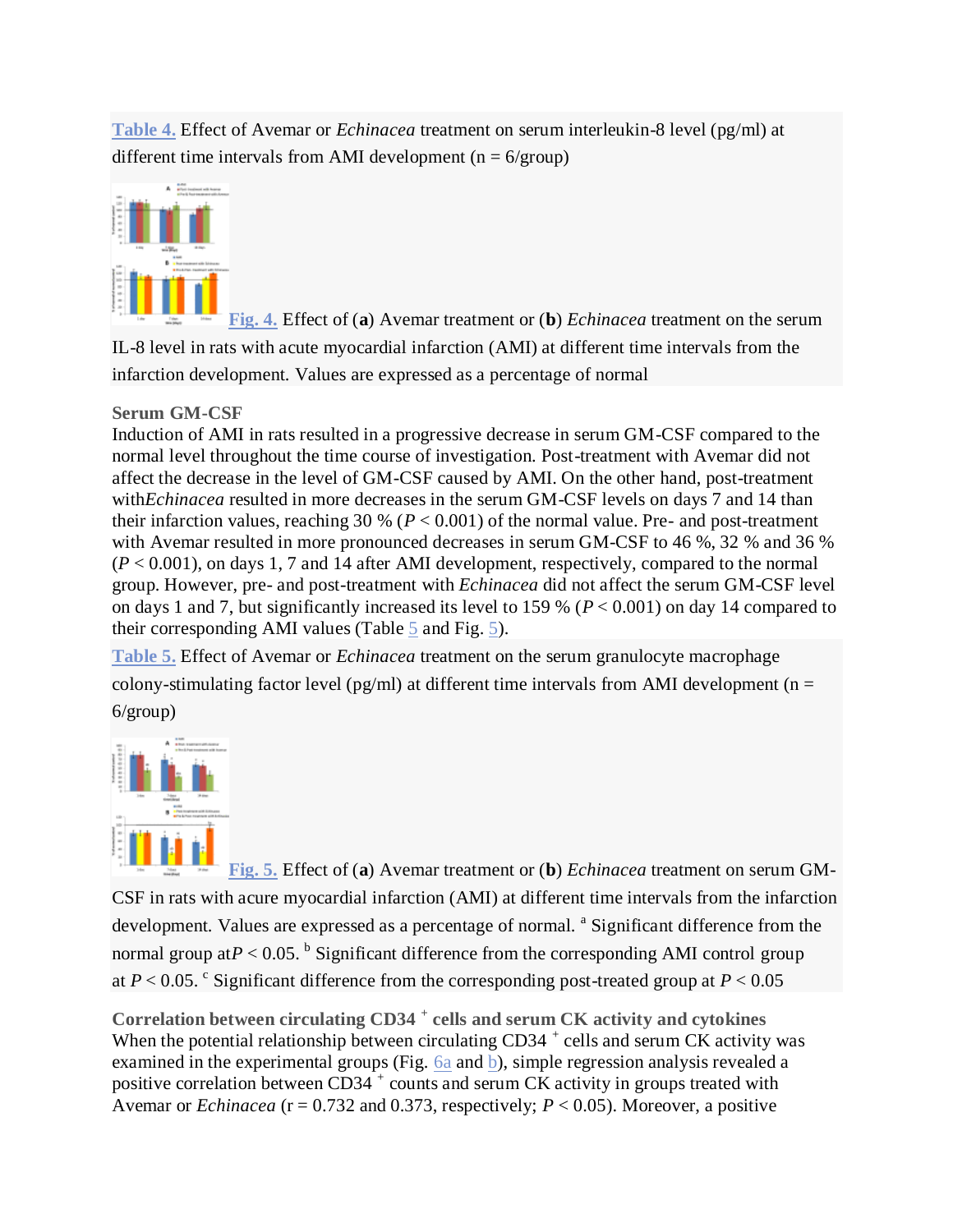correlation was also found between the serum level of VEGF and circulating CD34  $^+$  in Avemartreated groups ( $r = 0.448$ ;  $P < 0.05$ ; Fig. [6c\)](http://www.stemcellres.com/content/6/1/172/figure/F6). No significant relationship was found between these cells and other cytokines in the Avemar- or *Echinacea*-treated groups.



**[Fig.](http://www.stemcellres.com/content/6/1/172/figure/F6) 6.** Correlation between circulating CD34<sup>+</sup> cells and serum CK activity or serum VEGF level. a Correlation between circulating CD34<sup>+</sup> cells and serum creatine kinase (CK) activity in Avemar-treated groups. **b**Correlation between circulating CD34<sup>+</sup> cells and serum CK activity in *Echinacea*-treated groups. **c** Correlation between circulating CD34<sup>+</sup> cells and serum vascular endothelial growth factor (VEGF) in Avemar-treated groups. Values of *P* < 0.05 are considered statistically significant: \* significant at *P* < 0.05. \*\* significant at *P* < 0.01

**Immunohistochemical investigation of CD34 <sup>+</sup> cells**

The AMI group did not show any significant change in the number of CD34<sup>+</sup> cells in myocardial tissue on day 14 when compared to the normal group (Figs. [7](http://www.stemcellres.com/content/6/1/172/figure/F7) and [8\)](http://www.stemcellres.com/content/6/1/172/figure/F8). Post-treatment with Avemar resulted in a slight increase in the number of  $CD34^+$  cells in myocardial tissue. On the other hand, pre- and post-treatment with Avemar caused a greater significant increase in CD34<sup>+</sup> cell homing by 268 % ( $P < 0.001$ ) on day 14 after infarction development than in the AMI group. Post-treatment with *Echinacea* increased CD34<sup>+</sup> cell homing to 221 % ( $P < 0.001$ ) and its pre- and post-treatment resulted in more homing at the myocardium reaching to267%  $(P < 0.001)$  of their AMI group.



[Fig.](http://www.stemcellres.com/content/6/1/172/figure/F7) 7. Immunohistochemical analysis for CD 34<sup>+</sup> cells 14 days after infarction development. **a** Normal; **b** AMI group; **c** AMI post-treated with Avemar; **d** AMI pre- and posttreated with Avemar; **e** AMI post-treated with *Echinacea*; **f** AMI pre- and post-treated with *Echinacea*. Magnification ×400

[Fig.](http://www.stemcellres.com/content/6/1/172/figure/F8) 8. Average numbers of CD34<sup>+</sup> cells in myocardial tissue 14 days after acute myocardial infarction (AMI) development.<sup>a</sup> Significant difference from the normal group at  $P <$ 0.05. <sup>b</sup> Significant difference from the AMI group at  $P < 0.05$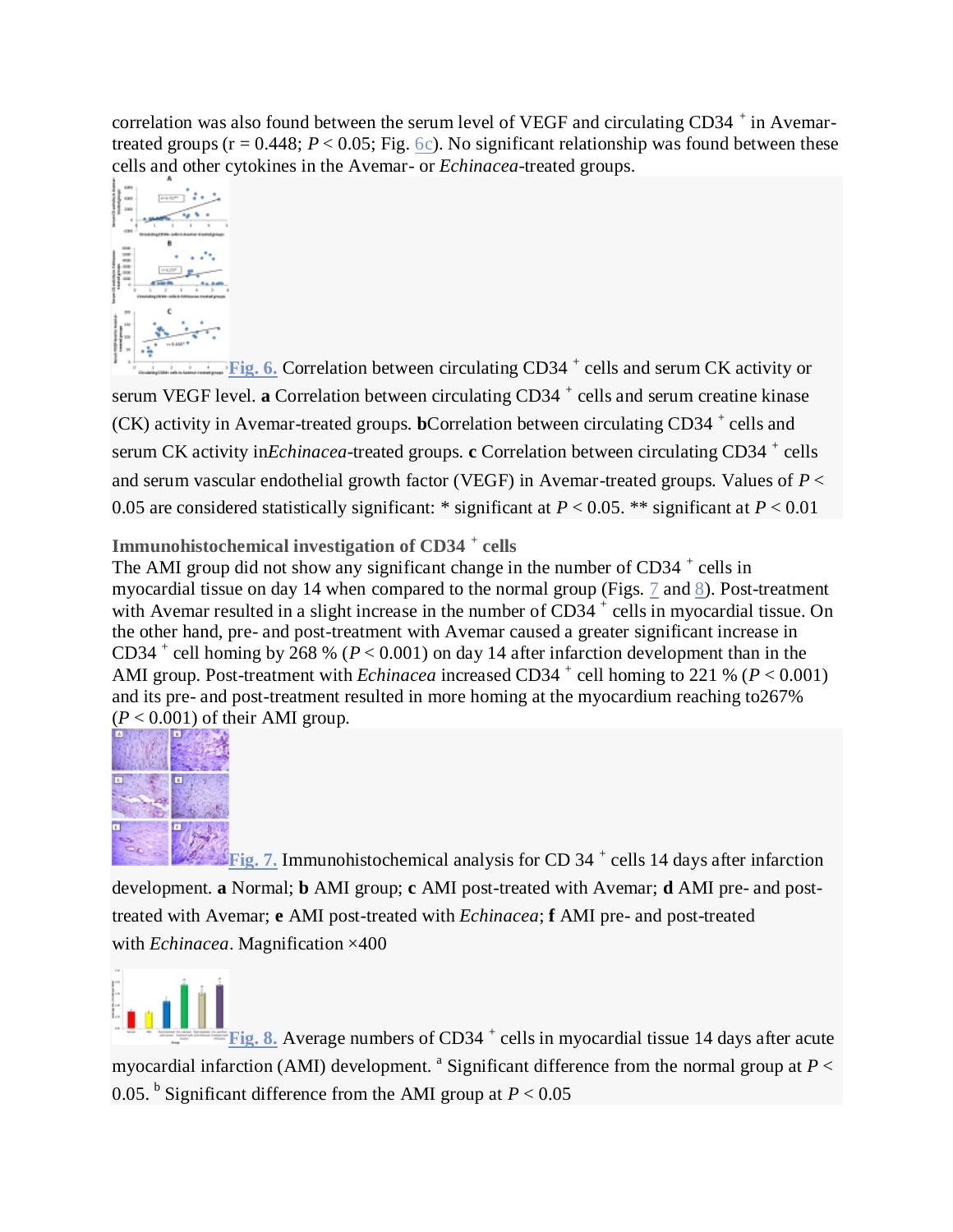# **Immunohistochemical investigation of α-SMA-positive cells**

Positive staining for α-SMA was present only in the wall of coronary vessels of the control group. In the AMI group, few cells showing positive staining for α-SMA were recognized. On the other hand, homing of  $CD34$ <sup>+</sup> cells at the myocardium in response to treatment was accompanied by higher expression of α-SMA 14 days after infarction. α-SMA-positive cells were increased in Avemar-treated groups with both vascular and separate scattered myofibroblast-like cells. In*Echinacea* pre- and post-treated rats, especially after 14 days of infarction, α-SMA-positive cells mostly gained histological features characteristic of pericytes in the wall of newly formed capillaries (Table [6](http://www.stemcellres.com/content/6/1/172/table/T6) and Fig. [9\)](http://www.stemcellres.com/content/6/1/172/figure/F9).

**[Table](http://www.stemcellres.com/content/6/1/172/table/T6) 6.** Effect of Avemar or *Echinacea* treatment on α-SMA-positive cells 14 days after infarction development



**[Fig.](http://www.stemcellres.com/content/6/1/172/figure/F9) 9.** Immunohistochemical investigation of α-SMA positive cells 14 days after infarction development. **a** Normal; **b** AMI group; **c** AMI post-treated with Avemar; **d** AMI preand post-treated with Avemar; **e** AMI post-treated with *Echinacea*; **f** AMI pre- and post-treated with *Echinacea*. Magnification ×400

## **Histopathology**

Histopathological analysis of the AMI group revealed a severe inflammatory reaction on day 1 after infarction development. This was represented by cardiac muscular degeneration, inflammatory cell infiltration, edema and hyalinization. Fourteen days after infarction, the inflammatory reaction was moderate and the natural healing process had started. Treatment with Avemar after infarction development resulted in a better healing of the myocardial tissue. In rats pre- and post-treated with Avemar, there was still a severe inflammatory reaction on day 1 after induction of AMI which disappeared after 14 days. The inflammation also disappeared in the group post-treated with *Echinacea* 14 days after AMI. In rats pre- and post-treated with *Echinacea*, there was a mild inflammatory reaction on days 1 and 14 after infarction development (Fig. [10\)](http://www.stemcellres.com/content/6/1/172/figure/F10).



**[Fig.](http://www.stemcellres.com/content/6/1/172/figure/F10)** 10. Histopathological analysis of myocardial tissue after AMI development (stained by H&E stain). **a** Normal; **b** AMI group; **c** AMI post-treated with Avemar; **d** AMI preand post-treated with Avemar; **e** AMI post-treated with *Echinacea*; **f** AMI pre- and post-treated with *Echinacea*.*d* Days after AMI; *h* hyalinization, *m* inflammatory cells infiltration, *o*edema, *v* newly formed blood capillaries

**Capillary density**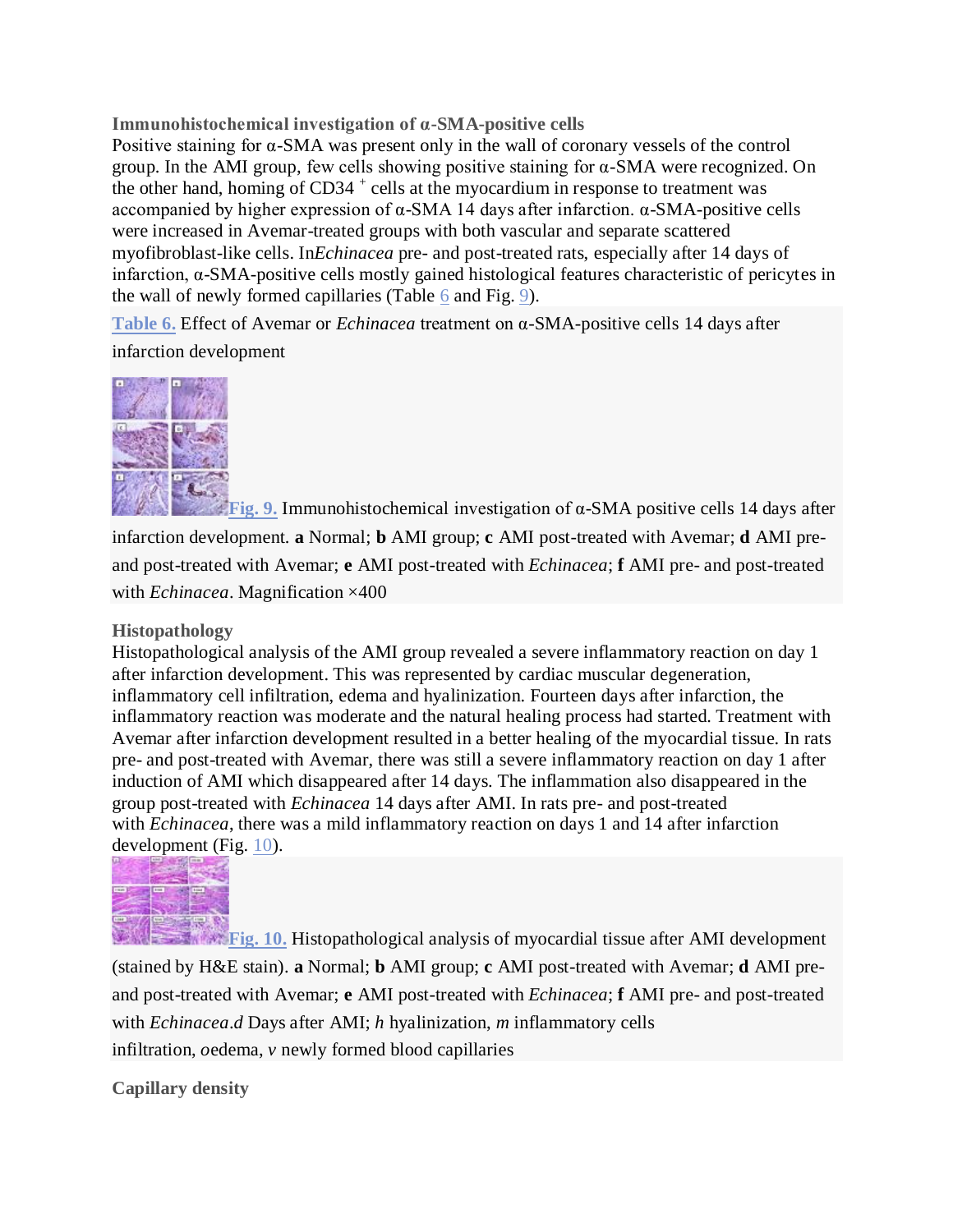Regarding capillary density as index of neovascularization, H&E staining showed marked augmentation of neovascularization in Avemar- and *Echinacea*-treated groups. Semiquantitative analysis showed significant increases in newly formed capillaries in treated groups compared to the AMI group 14 days after infarction, with more remarkable values detected in the *Echinacea*post-treated and pre- and post-treated groups compared to other groups (Fig. [11\)](http://www.stemcellres.com/content/6/1/172/figure/F11).

**[Fig.](http://www.stemcellres.com/content/6/1/172/figure/F11) 11.** Effect of Avemar and *Echinacea* treatments on capillary density in the myocardium 14 days after acute myocardial infarction (AMI) development (mean  $\pm$  standard error). <sup>a</sup> Significant difference from AMI group at  $P < 0.05$ 

## **Discussion**

In MI, stimulation of endogenous SC potential helps in healing and regeneration of damaged myocardial tissue [\[3\]](http://www.stemcellres.com/content/6/1/172#B3). A tissue regeneration approach that relies on endogenous SC mobilization and homing would be less costly and less complex than approaches that require substantial exvivo cell manipulation and use of artificial vehicles for cell delivery [\[2\]](http://www.stemcellres.com/content/6/1/172#B2). Dietary strategies for supporting SC biology represent an emerging field of nutritional medicine. The current study is the first one that investigates the possible beneficial role of two natural products, namely Avemar and*Echinacea*, on SC mobilization and homing, as well as their modulatory role on damaged myocardial tissue in relation to cytokines.

In this study, induction of AMI using isoprenaline resulted in increased circulating CD34<sup>+</sup> cells with a peak on day 14 from infarction development. This finding is supported by previous studies in both animal models [\[17\]](http://www.stemcellres.com/content/6/1/172#B17) and AMI patients [\[18\]](http://www.stemcellres.com/content/6/1/172#B18). The major problem of these mobilized CD34 <sup>+</sup> cells which limits their ability to regenerate the damaged myocardial tissue is their relatively low count in the circulation. Therefore, there is a great need for the discovery of new agents that induce mobilization of more SCs from their resident niches into the systemic circulation.

The data from the current study revealed that treatment with Avemar or *Echinacea* pre- and postinfarction efficiently induced great mobilization of CD34<sup>+</sup> cells from their niches on day 1 and 14 after AMI. On the other hand, animals that received Avemar only after infarction development exhibited no change in the mobilization of SCs, while those receiving *Echinacea* showed more circulating CD34<sup>+</sup> cells on days 7 and 14 compared to their corresponding AMI values. These results revealed the importance of Avemar as a prophylactic agent and *Echinacea* as both a prophylactic and therapeutic agent triggering an efficient mobilization of CD34<sup>+</sup> cells which may, in turn, contribute to regeneration of damaged myocardium. Increased SC mobilization could be explained according to the established concept that, within the BM, SCs are anchored to stromal cells via integrin binding to cell adhesion molecules and via interaction with cell surface- or matrix-bound cytokines [\[19\]](http://www.stemcellres.com/content/6/1/172#B19). Disruption of this interaction represents the principal underlying mechanism of several currently applied mobilization strategies including colony-stimulating factors such as G-CSF and GM-CSF. Another underlying mechanism depends on increasing serum levels of growth factors which provide a gradient thus guiding SCs out into the blood, such as VEGF, erythropoietin, and IL-8 [\[3\]](http://www.stemcellres.com/content/6/1/172#B3), [\[20\]](http://www.stemcellres.com/content/6/1/172#B20). The circulating levels of SCs in case of pre- and post-treatment with Avemar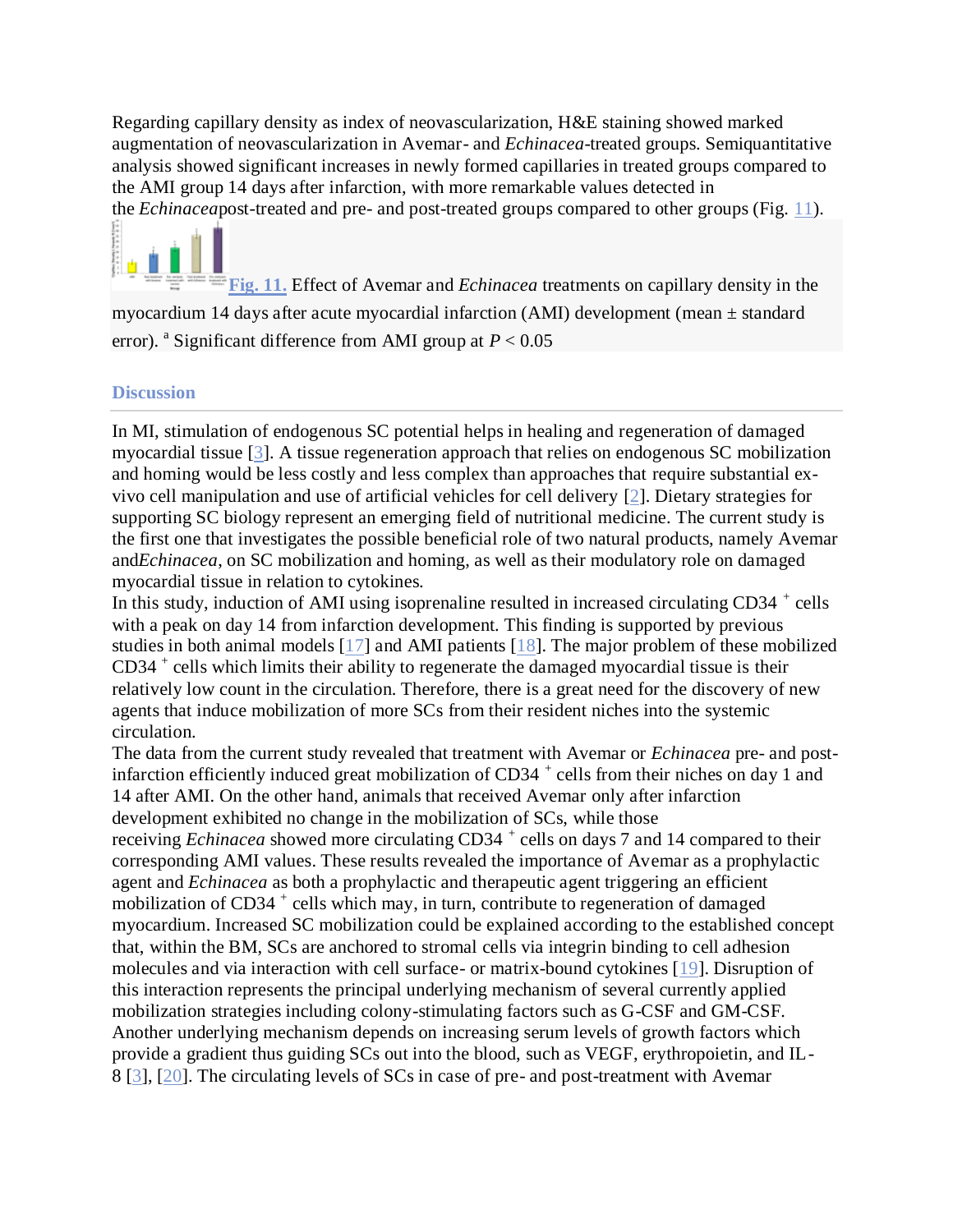or*Echinacea* decreased to a certain extent after 7 days and then increased significantly again after 14 days, suggesting a migration of CD34<sup>+</sup> cells to the infarcted myocardium.

Induction of AMI resulted in increased serum CK activity on day 1 after infarction suggesting a loss of cellular membrane integrity with myocardial cell damage [\[21\]](http://www.stemcellres.com/content/6/1/172#B21), [\[22\]](http://www.stemcellres.com/content/6/1/172#B22). Importantly, our study demonstrated that intake of *Echinacea* or Avemar for 14 days before the development of MI significantly increased CK activity on day 1 after MI when compared to the untreated group. This increase may be explained in the light of SC-based cardiogenesis. SC differentiation is an energy-dependent process which requires constant metabolic signaling between the cytosol and nucleus to control gene expression. In particular, SC cardiogenesis involves robust electrical and functional activities that require additional energy requirements and coordinated signal communication [\[23\]](http://www.stemcellres.com/content/6/1/172#B23). CK isoforms are the major phosphotransfer circuit in adult cardiomyocytes which connects mitochondrial energetics with ATP-consuming processes in the nucleus and myofibrils [\[24\]](http://www.stemcellres.com/content/6/1/172#B24). Thus, cardiomyocyte differentiation is accompanied by enhancement of CK circuits and total activity to meet increased demands for energetic communication. In harmony with this theory, Chung and colleagues previously reported that treatment of differentiating SCs with bone morphogenetic protein 2, a cardiogenic growth factor, enhanced CK activity [\[24\]](http://www.stemcellres.com/content/6/1/172#B24). In support of this, a significant positive correlation between the circulating  $CD34^+$  cells and serum CK activity was observed in groups treated with Avemar or *Echinacea*.

Generally speaking, SC mobilization from the BM and other tissue niches into the circulation is guided by the interplay of several molecular and cellular mechanisms [\[3\]](http://www.stemcellres.com/content/6/1/172#B3). In the present study, a significant increase in serum VEGF was observed on day 7 after MI. In agreement with this result, a high serum VEGF level was previously found in clinical [\[25\]](http://www.stemcellres.com/content/6/1/172#B25) and experimental [\[26\]](http://www.stemcellres.com/content/6/1/172#B26) AMI. The elevated VEGF level at the acute phase of MI may be triggered through the activation of hypoxia-inducible factor-1 and/or it may be an adaptive mechanism for inducing neovascularization in ischemic myocardium [\[27\]](http://www.stemcellres.com/content/6/1/172#B27). In groups pre- and post-treated with Avemar or *Echinacea*, higher increases in serum VEGF were shown compared to the untreated group on day 1 after infarction development. Such increases might be responsible for the elevation in circulating CD34 <sup>+</sup> cells. Previous studies pointed to a positive correlation between plasma VEGF and the number of CD34  $^+$ cells in MI patients [\[28\]](http://www.stemcellres.com/content/6/1/172#B28), [\[29\]](http://www.stemcellres.com/content/6/1/172#B29). Additionally, VEGF may also enhance the adhesive potential of progenitor cells within the myocardium, their homing capacity and subsequently their potential regenerative ability [\[29\]](http://www.stemcellres.com/content/6/1/172#B29). In spite of these previously mentioned beneficial roles, there is evidence that elevated levels of endogenous VEGF are associated with an inflammatory reaction in patients with acute coronary syndrome [\[27\]](http://www.stemcellres.com/content/6/1/172#B27). Likewise, atorvastatin treatment after MI resulted in a decline in the level of VEGF which was correlated with improvement of post-MI ventricular dysfunction and may account for the clinical benefit in the chronic phase of MI [\[27\]](http://www.stemcellres.com/content/6/1/172#B27). In the current study, the early increases in the VEGF level in groups pre- and post-treated with Avemar or *Echinacea* were followed by significant decreases on day 14; such effects may represent additional benefits of Avemar or *Echinacea* for AMI patients. With regard to IL-8, our results showed insignificant increases of serum IL-8 level on day 1 after the last isoprenaline dose. Schömig and colleagues previously demonstrated an elevation of plasma IL-8 level in patients with AMI together with enhanced CD133 progenitor cell mobilization[\[30\]](http://www.stemcellres.com/content/6/1/172#B30). However, in the current study, the insignificant increases in plasma IL-8 could be attributed to the relatively short half-life of IL-8 (8 minutes in nonhuman primates) [\[31\]](http://www.stemcellres.com/content/6/1/172#B31). Moreover, neither Avemar nor *Echinacea* treatment could change serum IL-8 levels when compared to the AMI group. On the contrary, Kapai and colleagues reported that *Echinacea purpurea* preparations have a stimulatory effect on the production of IL-8 by mononuclear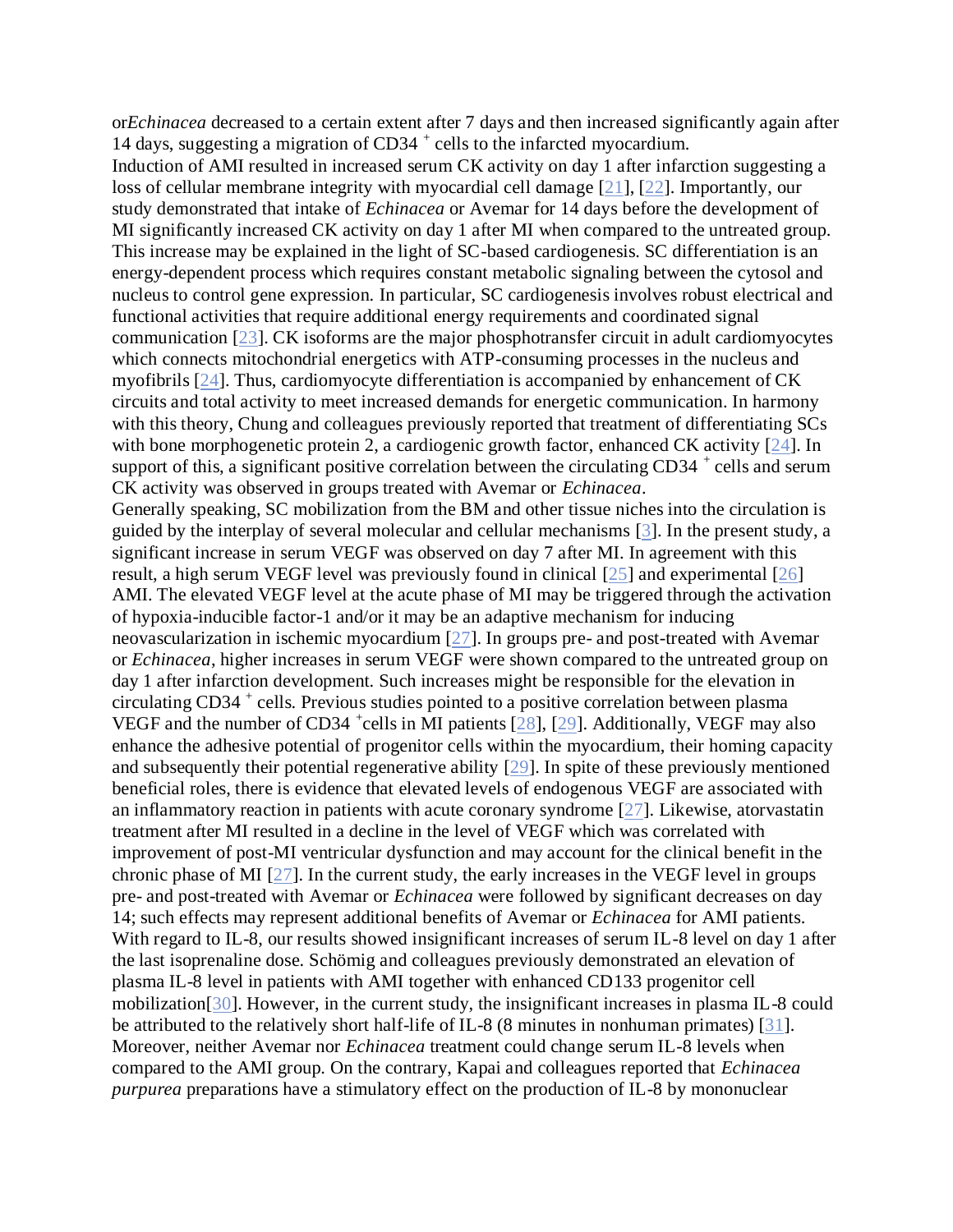leukocytes in vitro [\[9\]](http://www.stemcellres.com/content/6/1/172#B9). Additionally, Ernesto and colleagues found substantial differences in the gene expression of IL-8 according to the type of *Echinacea* preparation [\[32\]](http://www.stemcellres.com/content/6/1/172#B32). In the current study, induction of AMI resulted in a progressive reduction of serum GM-CSF reaching the lowest level on day 14 of MI. Such a reduction in GM-CSF might be attributed to its uptake by polymorphonuclear cells (PMNs). In response to MI injury, mature PMNs in the BM are recruited to the myocardium where their chemoattraction is regulated by several chemokines and cytokines [\[33\]](http://www.stemcellres.com/content/6/1/172#B33), [\[34\]](http://www.stemcellres.com/content/6/1/172#B34). These PMNs are able to clear up GM-CSF from the circulation [\[35\]](http://www.stemcellres.com/content/6/1/172#B35). Also, an increased circulating level of GM-CSF is a basal part of the persistent inflammatory reaction during cardiac repair which may augment cardiac dysfunction through the increased oxidative stress and the enhanced cardiomyocyte apoptosis and extracellular matrix degradation [\[36\]](http://www.stemcellres.com/content/6/1/172#B36). Therefore, continued reduction of serum GM-CSF levels by treatment with Avemar or by post-treatment with*Echinacea* is assumed to be beneficial in preventing left ventricular remodeling. Moreover, the lowered serum GM-CSF by Avemar treatment or by posttreatment with *Echinacea* is assumed to provide a chance for more CD34<sup>+</sup> cells to differentiate into cardiomyocytes or endothelial cells rather than into granulocytes or macrophages. On the other hand, in groups pre- and post-treated with *Echinacea*, the GM-CSF level was increased on day 14 which might be attributed to the immune enhancing properties of *Echinacea*. GM-CSF transcription was reported to be downregulated by the rhinovirus and upregulated to some extent by treatment with *Echinacea*which supports this assumption [\[37\]](http://www.stemcellres.com/content/6/1/172#B37). These differences in serum GM-CSF levels between*Echinacea*-treated groups may account for the histopathological findings where the group post-treated with *Echinacea* showed no inflammatory reaction while the pre- and post-treated group showed a mild inflammatory reaction. Immunohistochemical data in the current study revealed successful recruitment and homing of the mobilized CD34<sup>+</sup> cells to the damaged myocardium in the case of post-treatment with *Echinacea*and pre- and post-treatment with Avemar or *Echinacea*. The claimed participation of these recruited CD34<sup>+</sup> cells in myocardial regeneration after AMI in response to the above treatment may involve either direct incorporation of these cells into the newly developing vasculature and/or the production and secretion of angiogenic cytokines [\[38\]](http://www.stemcellres.com/content/6/1/172#B38), [\[39\]](http://www.stemcellres.com/content/6/1/172#B39). Parallel to this finding, α-SMA-positive cells were increased in Avemar-treated groups with both vascular and separate scattered myofibroblast-like cells. Likewise, in *Echinacea*-treated groups, α-SMA-positive cells mostly gained histological features characteristic of pericytes in the wall of newly formed capillaries. In addition, a predominant presence of CD34<sup>+</sup> cells in the endothelium of several vessels suggested their transdifferentiation into endothelial cells which may contribute to the significantly higher capillary density in the treated groups, particularly in *Echinacea* groups. Therefore, the overall increase in capillary density and transdifferentiation into vascular smooth muscle cells seen in the treated groups may ultimately help in regeneration of damaged myocardium. It was reported that endothelial progenitor cells derived from CD34 + cells could differentiate to endothelial- and smooth muscle-like cells and contribute to the development of cooperative vascular networks [\[40\]](http://www.stemcellres.com/content/6/1/172#B40). The possible mechanism of Avemar and *Echinacea* in recruitment and homing of SCs may depend on their antioxidant properties. The extracts of all *Echinacea* species and likewise Avemar contain several polyphenolic compounds and large amounts of flavonoids, having a potent antioxidant activity [\[41\]](http://www.stemcellres.com/content/6/1/172#B41), [\[42\]](http://www.stemcellres.com/content/6/1/172#B42). Antioxidants have also been shown to play a major role in the regenerative potential of musclederived SCs in skeletal and cardiac muscles [\[43\]](http://www.stemcellres.com/content/6/1/172#B43), as well as in enhancing the proliferation of adipose-derived mesenchymal SCs in vitro [\[44\]](http://www.stemcellres.com/content/6/1/172#B44). Other unknown mechanisms are not ruled out and need further research.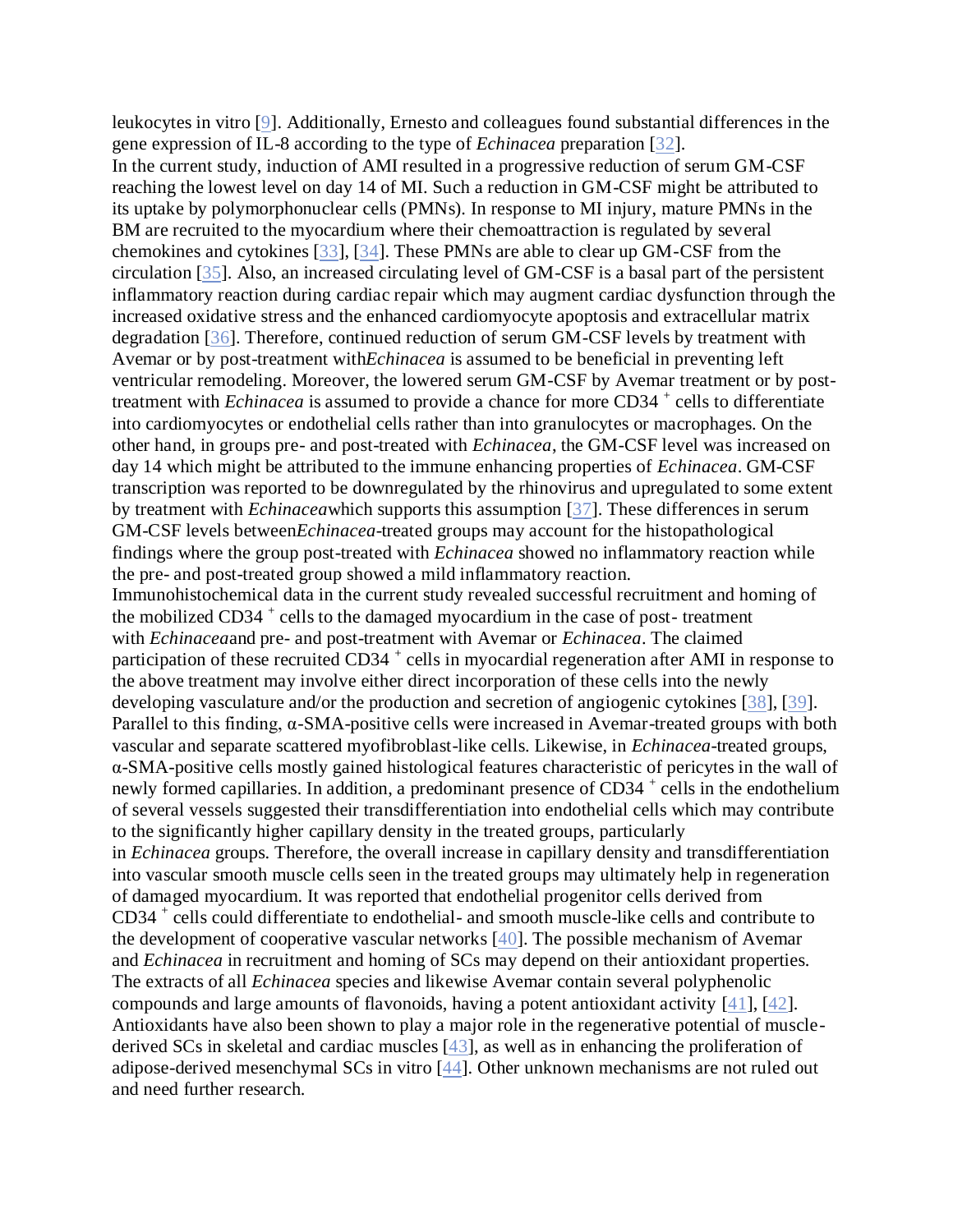Histopathological changes in the heart from AMI animals might be attributed partially to the state of oxidative stress following isoprenaline injection which directly harms the cardiomyocytes and endothelial cells [\[45\]](http://www.stemcellres.com/content/6/1/172#B45). Treatment with Avemar or *Echinacea* resulted in reduced inflammatory reactions in the myocardial tissues which could be explained in the case of Avemar by its anti-inflammatory effect through the inhibition of the cyclooxygenases [\[46\]](http://www.stemcellres.com/content/6/1/172#B46), while in *Echinacea* it could be attributed to the inhibition of free radical production in the development of inflammation [\[47\]](http://www.stemcellres.com/content/6/1/172#B47). Such a reduction in inflammatory reactions by Avemar and/or the inhibition of free radical production by *Echinacea* may help in creating a supportive environment for the homing SCs at the myocardium to promote their survival and ultimately may enhance their regenerative potentials.

# **Conclusion**

In conclusion, for the first time, we showed that administration of Avemar and *Echinacea* extracts effectively triggered the mobilization and homing of CD34<sup>+</sup> stem cells to the infarcted myocardium and thus may enhance SC-based regeneration of the myocardial tissue. The potential of these safe and cheap products as additional therapeutic agents holds great promise for MI. Mechanisms of SC mobilization by these products needs to be unraveled.

## **Abbreviations**

AMI: Acute myocardial infarction BM: Bone marrow CK: Creatine kinase ELISA: Enzyme-linked immunosorbent assay G-CSF: Granulocyte colony-stimulating factor GM-CSF: Granulocyte macrophage colony-stimulating factor H&E: Hematoxylin and eosin IL: Interleukin MI: Myocardial infarction PMN: Polymorphonuclear cell SC: Stem cell SDF-1: Stromal cell-derived factor-1 VEGF: Vascular endothelial growth factor α-SMA: Alpha-smooth muscle actin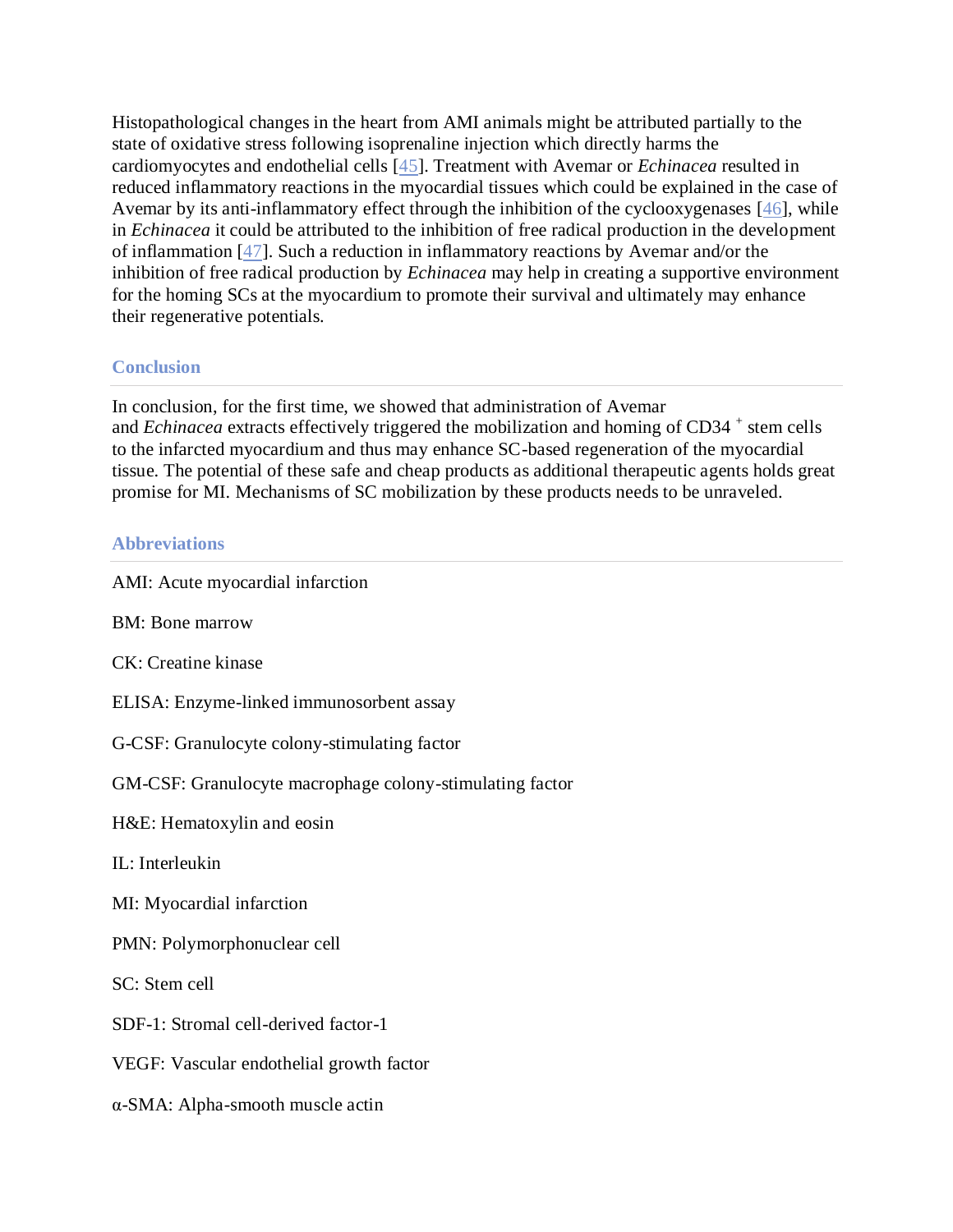#### **Competing interests**

The authors declare that they have no competing interests.

#### **Authors' contributions**

MA carried out most of the experiments, performed statistical analysis and wrote the initial manuscript. SHK was responsible for study conception, participated in its design, ELISA assays, and data analysis and interpretation, and critically revised the manuscript. HG participated in flow cytometric analysis of CD34 and its immunohistochemical investigation, and helped to revise the manuscript. AAS was responsible for the experimental design, coordinated the whole study, prepared the manuscript and revised it in its final form. TA was responsible for histological examination and immunohistochemical analysis of  $\alpha$ -SMA, and helped to revise the manuscript. All authors read and approved the final manuscript.

#### **References**

- 1. Chamuleau SAJ, Vrijsen KR, Rokosh DG, Tang XL, Piek JJ, Bolli R: **Cell therapy for ischaemic heart disease: focus on the role of resident cardiac stem cells.** *Neth Hear J.* 2009, **17:**199-207. [Publisher](http://dx.doi.org/10.1007/BF03086247) Full Text
- 2. Chen F-M, Wu L-A, Zhang M, Zhang R, Sun H-H: **Homing of endogenous stem/progenitor cells for in situ tissue regeneration: promises, strategies, and translational perspectives.**

*Biomaterials.* 2011, **32:**3189-209. [Publisher](http://dx.doi.org/10.1016/j.biomaterials.2010.12.032) Full Text

3. Kränkel N, Spinetti G, Amadesi S, Madeddu P: **Targeting stem cell niches and trafficking for cardiovascular therapy.**

*Pharmacol Ther.* 2011, **129:**62-81. [Publisher](http://dx.doi.org/10.1016/j.pharmthera.2010.10.002) Full Text

- 4. Vandervelde S, Van Luyn MJA, Tio RA, Harmsen MC: **Signaling factors in stem cellmediated repair of infarcted myocardium.** *J Mol Cell Cardiol.* 2005, **39:**363-76. [Publisher](http://dx.doi.org/10.1016/j.yjmcc.2005.05.012) Full Text
- 5. Sanganalmath SK, Abdel-Latif A, Bolli R, Xuan Y, Dawn B: **Hematopoietic cytokines for cardiac repair: mobilization of bone marrow cells and beyond.** *Basic Res Cardiol.* 2011, **106:**709-33. [Publisher](http://dx.doi.org/10.1007/s00395-011-0183-y) Full Text
- 6. Telekes A, Hegedus M, Chae CH, Vékey K: **Avemar (wheat germ extract) in cancer prevention and treatment.**

*Nutr Cancer.* 2009, **61:**891-9. [Publisher](http://dx.doi.org/10.1080/01635580903285114) Full Text

7. Iyer A, Brown L: **Fermented wheat germ extract (Avemar) in the treatment of cardiac remodeling and metabolic symptoms in rats.** *Evid Based Complement Altern Med.* 2011, **1051:**144-9.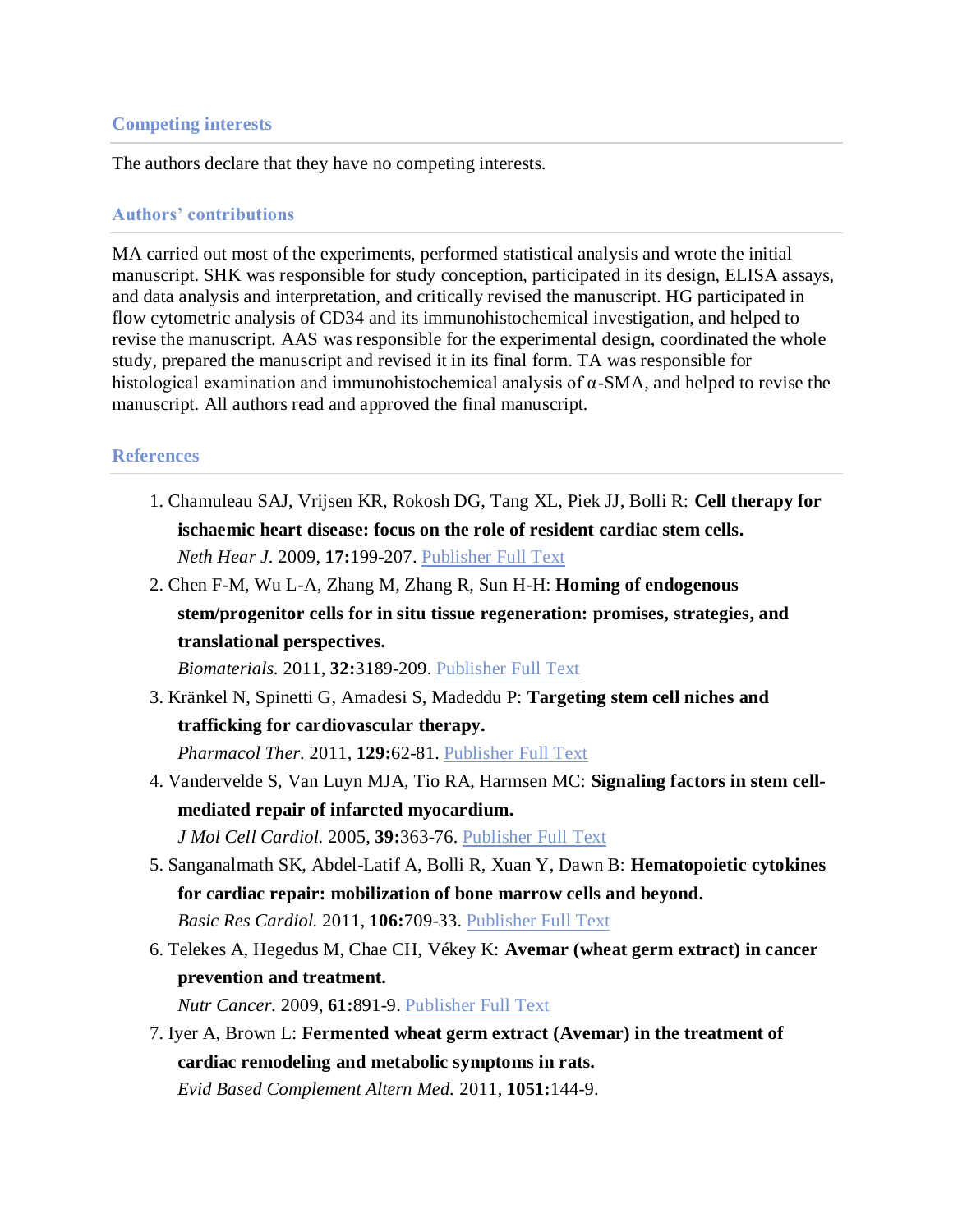8. Wang C-Y, Chiao M-T, Yen P-J, Huang W-C, Hou C-C, Chien S-C, *et al*.: **Modulatory effects of** *Echinacea* **purpurea extracts on human dendritic cells: a cell- and genebased study.**

*Genomics.* 2006, **88:**801-8. [Publisher](http://dx.doi.org/10.1016/j.ygeno.2006.08.011) Full Text

- 9. Kapai N, Anisimova NY, Kiselevskii MV, Sitdikova SM, Slavetskaya MB: **Selective cytokine-inducing effects of low dose** *Echinacea***.** *Bull ExpBiol Med.* 2011, **150:**711-3. [Publisher](http://dx.doi.org/10.1007/s10517-011-1230-2) Full Text
- 10. Baean BJ, Ewiski FR, Zdanowski R: **Immunotropic activity of** *Echinacea***. Part I. History and chemical structure.** *Centr Eur J Immunol* 2012, **37:**45-50.
- 11. Rona G, Kahn DS, Chappel CI: **Studies on infarct-like myocardial necrosis produced by isoproterenol: a review.** *Rev Can Biol.* 1963, **22:**241-55.
- 12. Heimbach JT, Sebestyen G, Semjen G, Kennepohl E: **Safety studies regarding a standardized extract of fermented wheat germ.** *Int J Toxicol.* 2007, **26:**253-9. [Publisher](http://dx.doi.org/10.1080/10915810701369709) Full Text
- 13. Zhai Z, Haney D, Wu L, Solco A, Murphy PA, Wurtele ES, *et al*.: **Alcohol extracts of***Echinacea* **inhibit production of nitric oxide and tumor necrosis factor-alpha by macrophages in vitro.**

*Food AgricImmunol.* 2007, **18:**221-36.

14. Acikel M, Buyukokuroglu ME, Erdogan F, Aksoy H, Bozkurt E, Senocak H: **Protective effects of dantrolene against myocardial injury induced by isoproterenol in rats: biochemical and histological findings.**

*Int J Cardiol.* 2005, **98:**389-94. [Publisher](http://dx.doi.org/10.1016/j.ijcard.2003.10.054) Full Text

- 15. Tomita S, Li RK, Weisel RD, Mickle DA, Kim EJ, Sakai T, *et al*.: **Autologous transplantation of bone marrow cells improves damaged heart function.** *Circulation.* 1999, **100:**247-56. [Publisher](http://dx.doi.org/10.1161/01.CIR.100.suppl_2.II-247) Full Text
- 16. Tsutsumi Y, Serizawa A, Kawai K: **Enhanced polymer one-step staining (EPOS) for proliferating cell nuclear antigen and Ki-67 antigen-applications to intraoperative frozen diagnosis.**

*Pathol Int.* 1995, **45:**108-15. [Publisher](http://dx.doi.org/10.1111/j.1440-1827.1995.tb03430.x) Full Text

17. Zhao Q, Sun C, Xu X, Zhou J, Wu Y, Tian Y, *et al*.: **CD34+ cell mobilization and upregulation of myocardial cytokines in a rabbit model of myocardial ischemia.** *Int J Cardiol.* 2011, **152:**18-23. [Publisher](http://dx.doi.org/10.1016/j.ijcard.2010.06.017) Full Text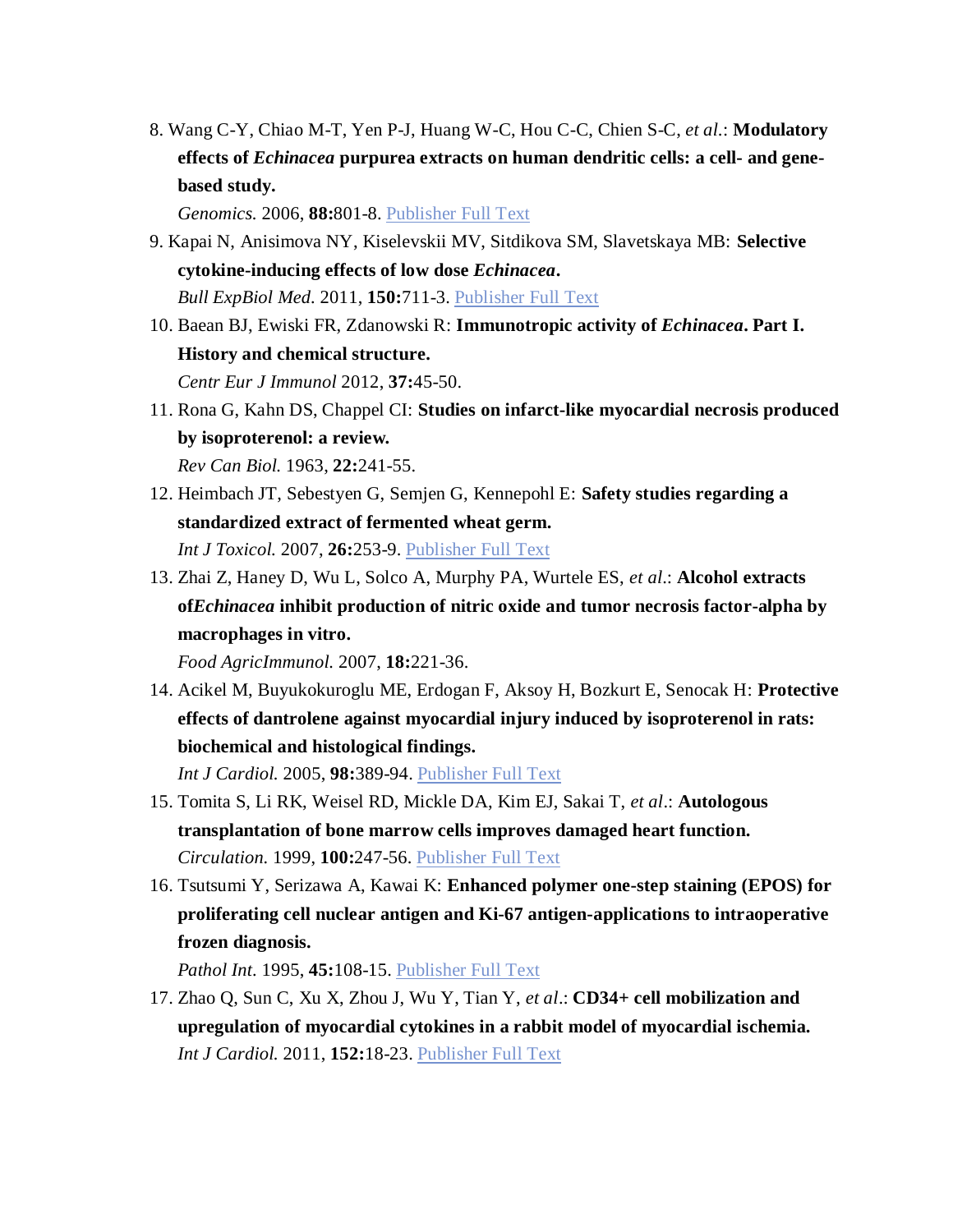18. Leone AM, Rutella S, Bonanno G, Abbate A, Rebuzzi AG, Giovannini S, *et al*.: **Mobilization of bone marrow-derived stem cells after myocardial infarction and left ventricular function.**

*Eur Hear J.* 2005, **26:**1205-12. [Publisher](http://dx.doi.org/10.1093/eurheartj/ehi271) Full Text

- 19. Lapidot T, Petit I: **Current understanding of stem cell mobilization: the roles of chemokines, proteolytic enzymes, adhesion molecules, cytokines, and stromal cells.** *Exp Hematol.* 2002, **30:**973-81. [Publisher](http://dx.doi.org/10.1016/S0301-472X(02)00883-4) Full Text
- 20. Fibbe WE, Pruijt JF, Van Kooyk Y, Figdor CG, Opdenakker G, Willemze R: **The role of metalloproteinases and adhesion molecules in interleukin-8-induced stem-cell mobilization.**

*Semin Hematol.* 2000, **37:**19-24. [Publisher](http://dx.doi.org/10.1016/S0037-1963(00)90085-4) Full Text

21. Thippeswamy BS, Thakker SP, Tubachi S, Kalyani GA, Netra MK, Patil U, *et al*.:**Cardioprotective effect of cucumistrigonusroxb on isoproterenol-induced myocardial infarction in rat.**

*Am J Pharmacol Toxicol.* 2009, **4:**29-37. [Publisher](http://dx.doi.org/10.3844/ajptsp.2009.29.37) Full Text

- 22. Rathore N, John S, Kale M, Bhatnagar D: **Lipid peroxidation and antioxidant enzymes in isoproterenol induced oxidative stress in rat tissues.** *Pharmacol Res.* 1998, **38:**297-303. [Publisher](http://dx.doi.org/10.1006/phrs.1998.0365) Full Text
- 23. Chung S, Dzeja PP, Faustino RS, Perez-Terzic C, Behfar A, Terzic A: **Mitochondrial oxidative metabolism is required for the cardiac differentiation of stem cells.** *Nat Clin Pr Cardiovasc Med.* 2007, **4:**S60-7. [Publisher](http://dx.doi.org/10.1038/ncpcardio0766) Full Text
- 24. Chung S, Dzeja PP, Faustino RS, Terzic A: **Developmental restructuring of the creatine kinase system integrates mitochondrial energetics with stem cell cardiogenesis.**

*Ann N Y Acad Sci.* 2008, **1147:**254-63. [Publisher](http://dx.doi.org/10.1196/annals.1427.004) Full Text

25. Kamihata H, Matsubara H, Nishiue T, Fujiyama S, Tsutsumi Y, Ozono R, *et al*.:**Implantation of bone marrow mononuclear cells into ischemic myocardium enhances collateral perfusion and regional function via side supply of angioblasts, angiogenic ligands, and cytokines.**

*Circulation.* 2001, **104:**1046-52. [Publisher](http://dx.doi.org/10.1161/hc3501.093817) Full Text

- 26. Takahashi K, Ito Y, Morikawa M, Kobune M, Huang J, Tsukamoto M, *et al*.: **Adenoviral-delivered angiopoietin-1 reduces the infarction and attenuates the progression of cardiac dysfunction in the rat model of acute myocardial infarction.** *Molther.* 2003, **8:**584-92.
- 27. Kodama Y, Kitta Y, Nakamura T, Takano H: **Atorvastatin increases plasma soluble Fms-like tyrosine kinase-1 and decreases vascular endothelial growth factor and**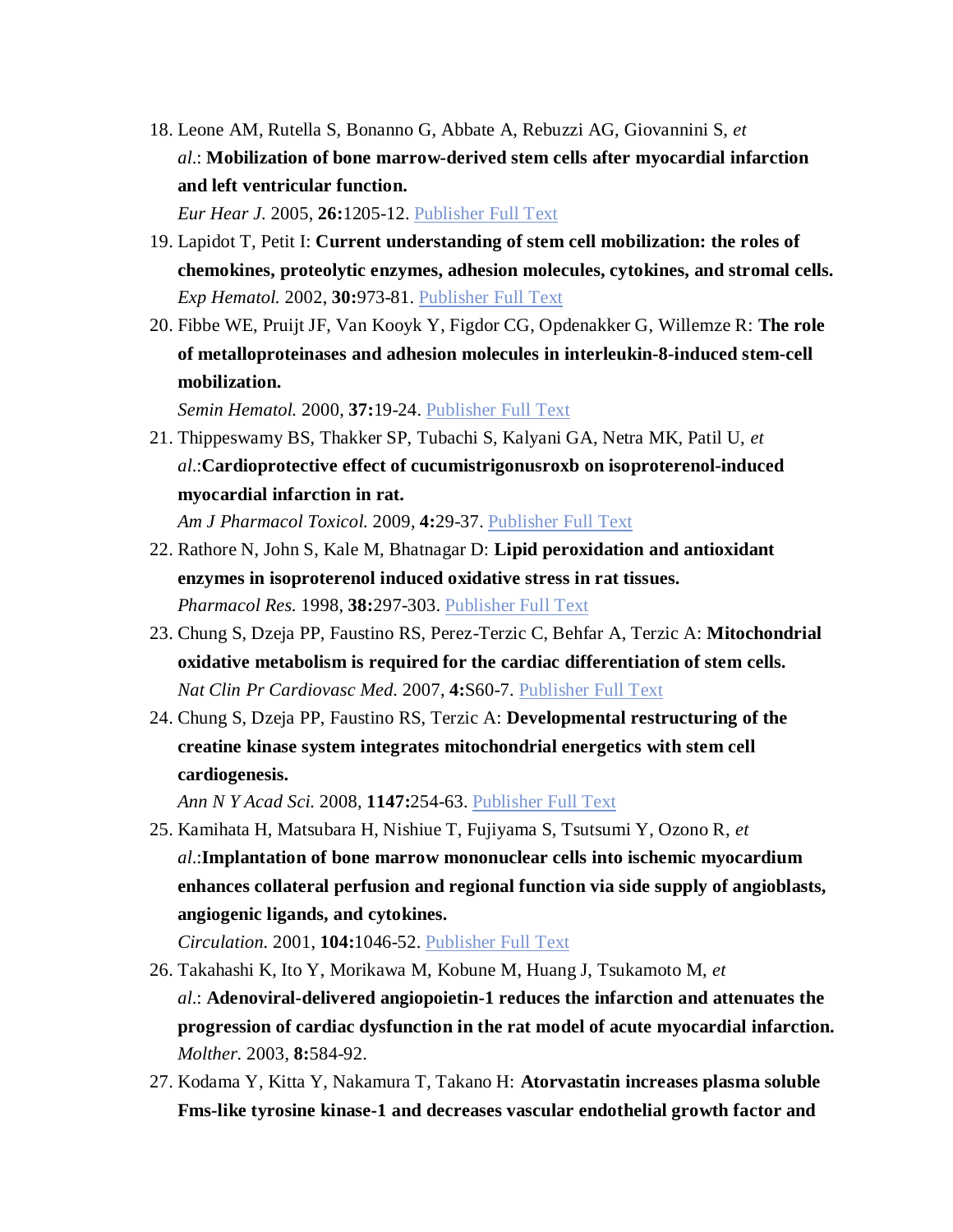**placental growth factor in association with improvement of ventricular function in acute myocardial infarction.**

*J Am Coll Cardiol.* 2006, **48:**43-50. [Publisher](http://dx.doi.org/10.1016/j.jacc.2006.03.035) Full Text

- 28. Shintani S, Murohara T, Ikeda H, Ueno T, Honma T, Katoh A, *et al*.: **Mobilization of endothelial progenitor cells in patients with acute myocardial infarction.** *Circulation.* 2001, **103:**2776. [Publisher](http://dx.doi.org/10.1161/hc2301.092122) Full Text
- 29. Cangiano E, Cavazza C, Campo G, Valgimigli M, Francolini G, Malagutti P, *et al*.: **Different clinical models of CD34+ cells mobilization in patients with cardiovascular disease.**

*J Thromb Thrombolysis.* 2011, **32:**1-8. [Publisher](http://dx.doi.org/10.1007/s11239-010-0543-8) Full Text

- 30. Schömig K, Busch G, Steppich B, Sepp D, Kaufmann J, Stein A, *et al*.: **Interleukin-8 is associated with circulating CD133+ progenitor cells in acute myocardial infarction.** *Eur Hear J.* 2006, **27:**1032-7. [Publisher](http://dx.doi.org/10.1093/eurheartj/ehi761) Full Text
- 31. Roos D: **A single dose of granulocyte-macrophage colony-stimulating factor induces systemic interleukin-8 release and neutrophil activation in healthy volunteers.**

*Blood.* 2012, **87:**5305-13.

- 32. *Ernesto AB, Haeri RS, Angela B. Method of augmenting the immune-modulatory activity of standardized Echinacea preparations. 2005: PAT-US20050175721.*. <http://www.google.com/patents/CN1680584A?cl=en> *[webcite](http://www.webcitation.org/query.php?url=http://www.google.com/patents/CN1680584A?cl=en&refdoi=10.1186/s13287-015-0171-5)*
- 33. Akpek M, Kaya MG, Lam YY, Sahin O, Elcik D, Celik T, *et al*.: **Relation of neutrophil/lymphocyte ratio to coronary flow to in-hospital major adverse cardiac events in patients with ST-elevated myocardial infarction undergoing primary coronary intervention.**

*Am J Cardiol.* 2012, **110:**621-7. [Publisher](http://dx.doi.org/10.1016/j.amjcard.2012.04.041) Full Text

- 34. Ma Y, Yabluchanskiy A, Lindsey ML: **Neutrophil roles in left ventricular remodeling following myocardial infarction.** *Fibrogenes Tissue Repair.* 2013, **6:**11. [BioMed](http://dx.doi.org/10.1186/1755-1536-6-11) Central Full Text
- 35. Meisenberg B, Miller WMR: **Efficient and predictable mobilization of peripheral blood stem cells with low-dose cyclophosphamide followed by sequential GM-CSF and GCSF.**

*Transfusion.* 1998, **38:**209-15. [Publisher](http://dx.doi.org/10.1046/j.1537-2995.1998.38298193107.x) Full Text

36. Parissis JT, Adamopoulos S, Venetsanou K, Kostakis G, Rigas A, Karas SM, *et al*.: **Plasma profiles of circulating granulocyte-macrophage colony-stimulating**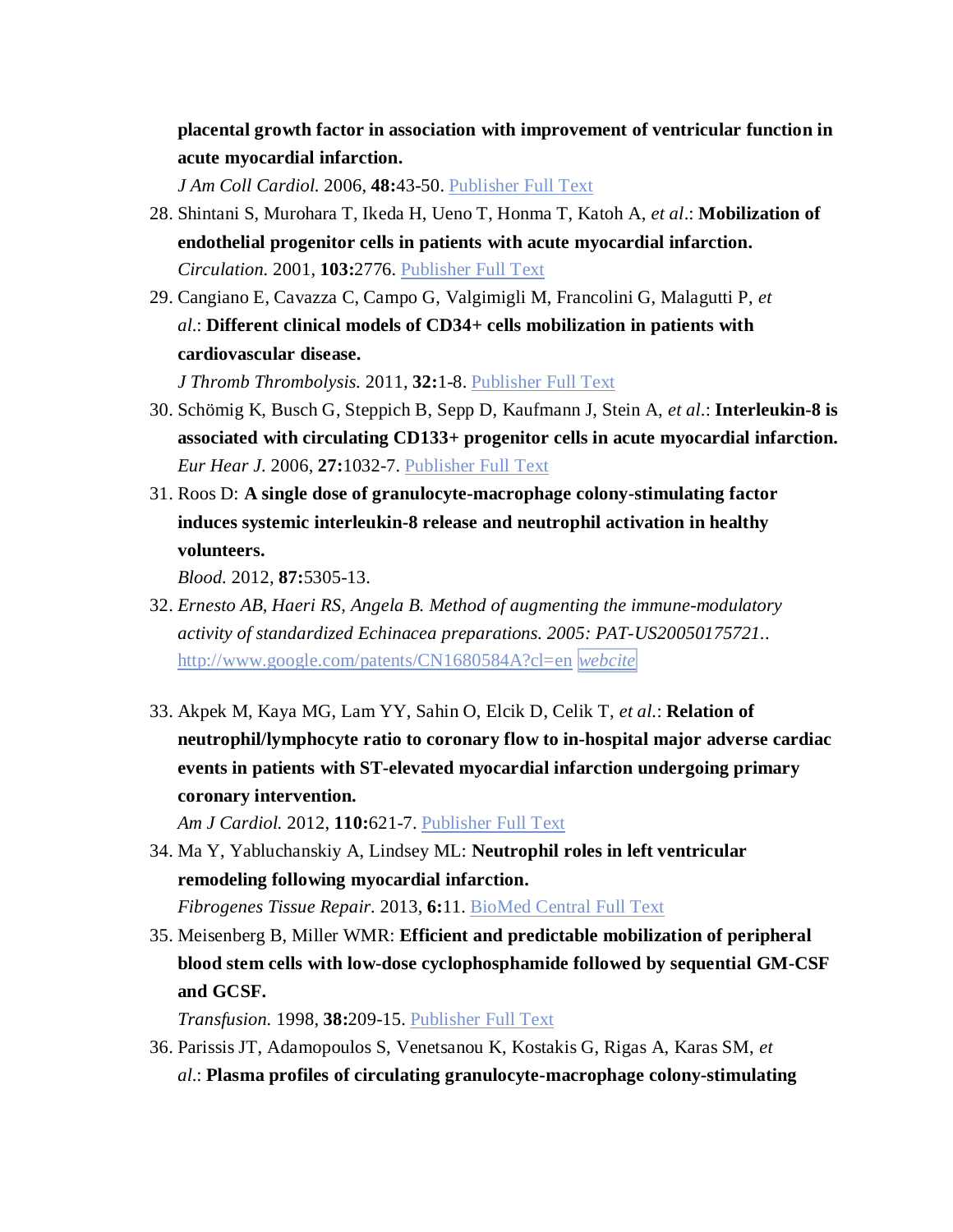**factor and soluble cellular adhesion molecules in acute myocardial infarction. Contribution to post-infarction left ventricular dysfunction.**

*Eur Cytokine Netw* 2004, **15:**139-44.

- 37. Altamirano-Dimas M, Sharma M, Hudson JB: *Echinacea* **and anti-inflammatory cytokine responses: results of a gene and protein array analysis.** *Pharm Biol.* 2009, **47:**500-8. [Publisher](http://dx.doi.org/10.1080/13880200902839525) Full Text
- 38. Mackie AR, Losordo DW: **CD34-positive stem cells in the treatment of heart and vascular disease in human beings.** *Tex Hear Inst J.* 2011, **38:**474-85.
- 39. Iwasaki H, Kawamoto A, Ishikawa M, Oyamada A, Nakamori S, Nishimura H, *et al*.: **Dose-dependent contribution of CD34-positive cell transplantation to concurrent vasculogenesis and cardiomyogenesis for functional regenerative recovery after myocardial infarction.**

*Circulation.* 2006, **113:**1311-25. [Publisher](http://dx.doi.org/10.1161/CIRCULATIONAHA.105.541268) Full Text

- 40. Guo S, Cheng Y, Ma Y, Yang X: **Endothelial progenitor cells derived from CD34+ cells form cooperative vascular networks.** *Cell Physiol Biochem.* 2010, **26:**679-88. [Publisher](http://dx.doi.org/10.1159/000322335) Full Text
- 41. Sloley BD, Urichuk LJ, Tywin C, Coutts RT, Pang PK, Shan JJ: **Comparison of chemical components and antioxidants capacity of different** *Echinacea* **species.** *J Pharm Pharmacol.* 2001, **53:**849-57. [Publisher](http://dx.doi.org/10.1211/0022357011776009) Full Text
- 42. Ehrenfeld M, Blank M, Shoenfeld Y, Hidvegi M: **AVEMAR (a new benzoquinonecontaining natural product) administration interferes with the Th2 response in experimental SLE and promotes amelioration of the disease.** *Lupus.* 2001, **10:**622-7. [Publisher](http://dx.doi.org/10.1191/096120301682430203) Full Text
- 43. Urish KL, Vella JB, Okada M, Deasy BM, Tobita K, Keller BB, *et al*.: **Antioxidant levels represent a major determinant in the regenerative capacity of muscle stem cells.**

*Mol Biol Cell.* 2009, **20:**509-20. [Publisher](http://dx.doi.org/10.1091/mbc.E08-03-0274) Full Text

44. Sun L-Y, Pang C-Y, Li D-K, Liao C-H, Huang W-C, Wu C-C, *et al*.: **Antioxidants cause rapid expansion of human adipose-derived mesenchymal stem cells via CDK and CDK inhibitor regulation.**

*J Biomed Sci.* 2013, **20:**53. [BioMed](http://dx.doi.org/10.1186/1423-0127-20-53) Central Full Text

45. Upaganlawar AGH, Balaraman R: **Isoproterenol induced myocardial infarction: protective role of natural products.**

*J Pharmacol Toxicol.* 2011, **6:**1-17.